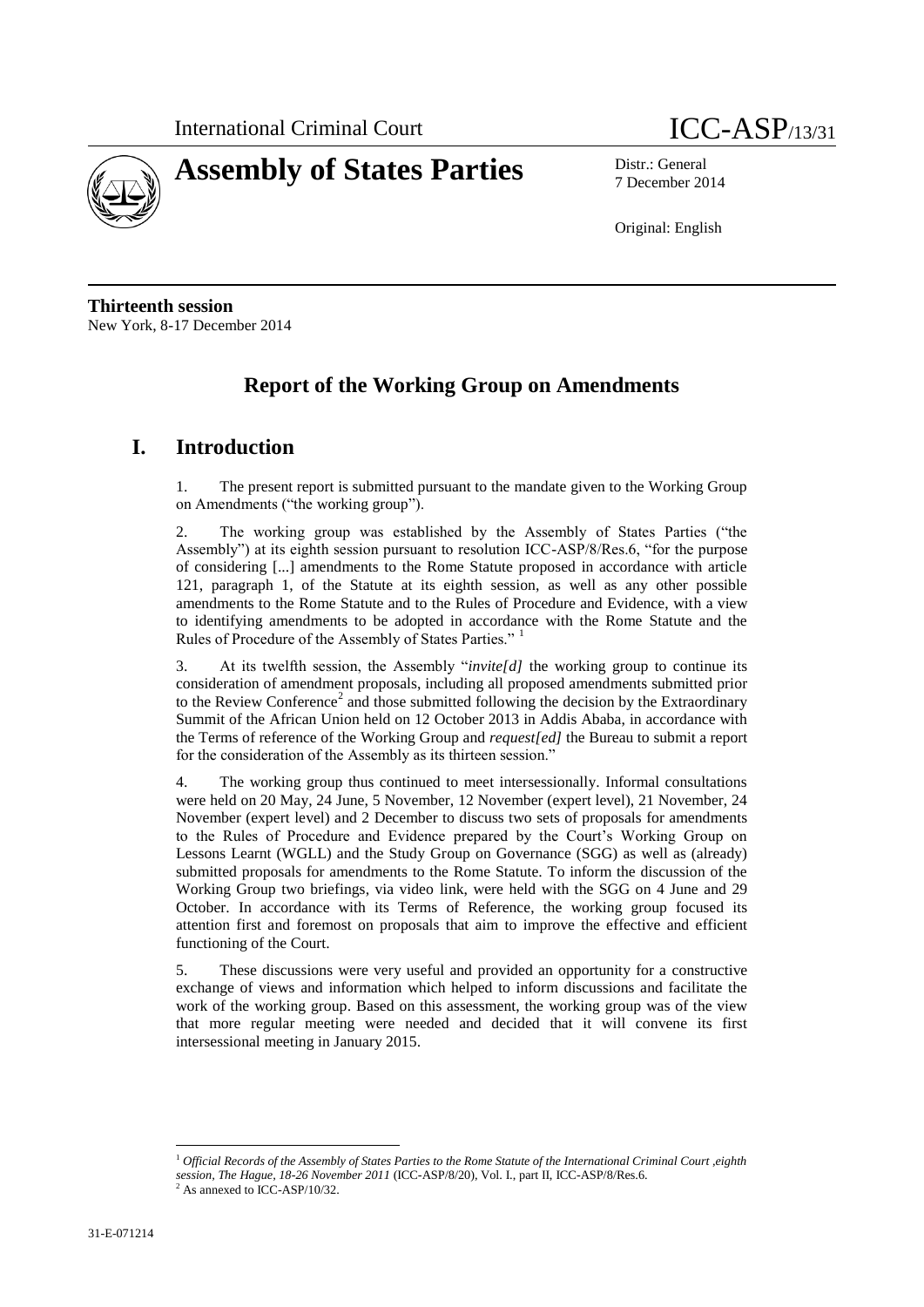# **II. Consideration of proposals to amend the Rome Statute**

6. The working group continued to have before it those amendment proposals previously referred to it by the Assembly at its eighth session<sup>3</sup> as well as those transmitted by the Depositary of the Rome Statute on  $14$  March  $2014<sup>4</sup>$ . Delegations were given the opportunity, at each of its meetings, to comment on these proposals.

7. At its meeting on 20 May, Belgium, Mexico, Trinidad and Tobago, South Africa and Kenya presented their proposals. At its meeting on 24 June, delegations commented the different proposals and asked questions. There was an agreement that further discussions were needed.

8. Belgium informed the working group at its meeting of 5 November of a technical update concerning its proposals. None of the other delegations who had made amendment proposals provided updates to the text of their submissions during the reporting period. The working group decided to annex to its report the informal compilation of proposals to amend the Rome Statute, including the technical update made by Belgium.<sup>5</sup>

9. At its meeting on 5 November 2014, South Africa provided further explanation and information to the working group on its proposal. Some delegations asked for clarification of certain terms or expressions used in the proposal, such as the exact meaning of "[a] State with jurisdiction over a situation before the Court" and how to interpret the expression "when the United Nations Security Council fails to decide". These questions led to a fruitful exchange of views within the working group. There was agreement that the proposal raises numerous questions notably with regard to the relationship between the organs of the United Nations as well as on the relationship between the Court and the United Nations. There was agreement that further discussions would be necessary after the thirteenth session of the Assembly. During the same meeting, Kenya also introduced its amendments and questions were raised by some delegations.

10. At its informal meeting on 12 November, Belgium briefed the working group on its proposals and explained that they had been working to revise their proposals to accommodate concerns expressed by some delegations. The explanation of these revisions can be found in the informal compilation of proposal to amend the Rome Statute<sup>6</sup>. Some delegations expressed their appreciation for this constructive approach but were of the view that the time was not ripe to bring forward these proposals and that more discussion would be necessary after the thirteenth session of the Assembly.

11. At its meeting on 21 November, Mexico informed the working group of the background and rationale for its proposal, notably on the basis of the explanation that is contained in the informal compilation of proposals to amend the Rome Statute<sup>7</sup>. Mexico also informed the working group of some new developments at the international level in the disarmament context. Several delegations expressed their appreciation for this update but were of the view that the time was not ripe for expanding the Court's jurisdiction. There was agreement that further discussions were needed after the thirteenth session of the Assembly, including with regard to the new developments mentioned by Mexico.

12. During the same meeting, Kenya introduced and explained to the working group its proposal to amend article 27 of the Rome Statute with a view to provide some clarifications. In particular, Kenya explained that the objective of their proposal was not to grant immunity to Heads of State, their deputies and persons acting or entitled to act as such, but only to "pause" prosecutions during their term of office. It was therefore to be understood as a "comma" rather than a "full stop". Several delegations expressed their appreciation for this clarification but had additional questions and comments with regard to the text of the proposal, notably concerning the meaning of the expressions "current term of

<sup>3</sup> *Official Records … Eighth session… 2009* (ICC-ASP/8/20), Vol. I., part II, ICC-ASP/8/Res.6, , footnote 3. These amendment proposals are also contained in annexes I-IV of the previous report of the Working Group on Amendments, ICC-ASP/10/32.

<sup>4</sup> UN depositary notification C.N.1026.2013. TREATIES-XVIII.10 (proposal of amendments by Kenya to the Statute).

<sup>5</sup> See Annex I.

<sup>6</sup> See Annex I.

<sup>7</sup> See Annex I.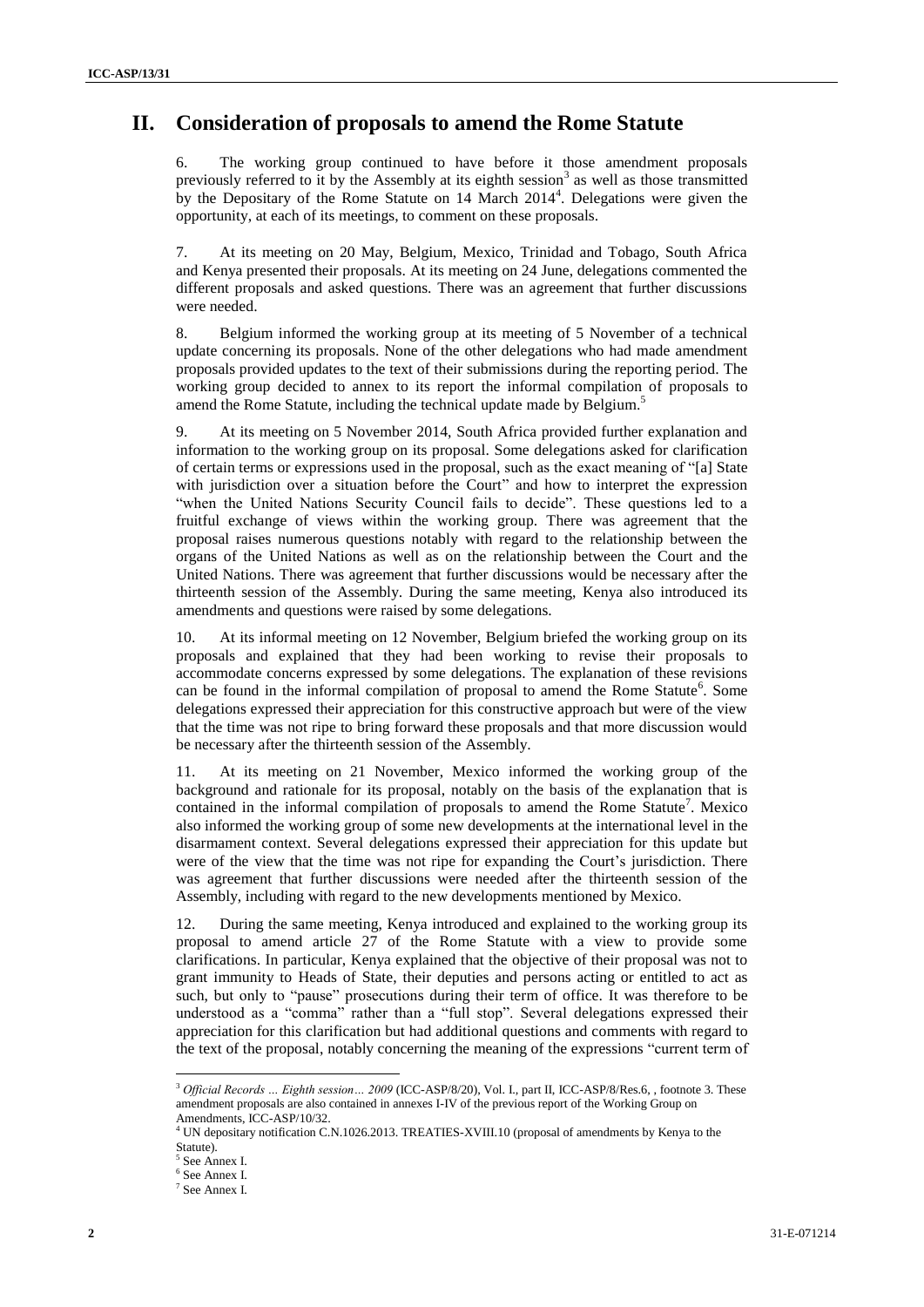office" and "anybody acting or is entitled to act as [a Head of State or their deputy]". Moreover some delegations requested further clarification regarding the term "may" as it was not clear to them on who would be entitled to make the decision and on the basis of what criteria. Several delegations recalled that article 27 was the cornerstone of the Rome Statute and that they were not willing to modify it. There was agreement that discussions need to continue after the thirteenth session of the Assembly.

13. In more general terms, several delegations were of the view that it would be better to postpone any amendments to the Rome Statute that would add new crimes to the Court's jurisdiction until such a time when the Court has been able to consolidate it further. Moreover there was agreement that only proposals that enjoy broad support or preferably consensus should be transmitted for the consideration of the Assembly, in accordance with the Terms of Reference of the working group. In conclusion, the working group was of the view that more discussion were needed on all the proposals and that it will continue these discussions after the thirteenth session of the Assembly.

# **III. Consideration of amendments of the Rules of Procedure and Evidence**

14. On the basis of the Roadmap on reviewing the criminal procedures of the International Criminal Court,<sup>8</sup> the working group had before it two reports of the Working Group on Lessons Learnt (WGLL). The first report contained recommendations to amend rule 76(3), rule 101(3) and rule 144(2)(b) of the Rules of Procedure and Evidence identified under the "Language Issues" cluster.<sup>9</sup> The second contained a recommendation for a new rule 140*bis*, identified under the "Organizational Matters" cluster.<sup>10</sup>

15. The working group took note of the report of the Study Group on Governance "Cluster I in relation to amendment proposals to the Rules of Procedure and Evidence put forward by the Court" dated 17 October 2014. The report contained the following recommendation to the working group: "[t]ogether with the wide variety of views expressed by delegations, the Study Group refers the proposed amendments to the Working Group on Amendments". The report also included an amended proposal by one delegation to the Rule 140*bis* and suggested that it be considered by the working group, alongside the Court's text.<sup>11</sup>

16. To inform its discussion, the working group heard two briefings on 4 June and on 29 October by the Chair of the Study Group on Governance (SGG), Ambassador Emsgård (Sweden), and the Principal Legal Adviser to the Presidency of the Court, Mr Hirad Abtahi, via video link. The working group was informed of the genesis of the proposals' inside the Court, where they had been adopted by the Advisory Committee on Legal texts (ACLT), a committee containing representatives of the three judicial divisions of the Court, the Office of the Prosecutor, victims counsel and defense counsel, with the participation of the Registry. It gave an opportunity to the working group to ask questions, to seek more clarity on the proposals and to be briefed on the content of the discussion held within the SGG.

17. At its meeting on 5 November 2014, the working group discussed the two sets of recommendations, the proposed rule 140*bis* ("temporary absence of a judge") as well as the proposals to amend rules 76, 101 and 144 ("translation cluster"). The working group first noted that enhancing the efficiency and effectiveness of the Court is of common interest both to the Assembly and the Court and in that regard expresses its appreciation to the Court for its amendment proposals to the Rules of Procedure and Evidence. However, the discussions showed that the working group was not yet in a position to make recommendations on these two sets of proposals as several delegations had still some concerns and/or needed further clarification. The Chair of the working group decided to appoint two facilitators to hold informal discussions, one on the issue of the "temporary absence of a judge" and one on the "translation cluster".

l <sup>8</sup> ICC-ASP/11/31, annex I (and ICC-ASP/11/31/Add.1) revised by ICC-ASP/12/37, annex 1.

<sup>9</sup> ICC-ASP/13/28, annex I, appendix III.

<sup>10</sup> Ibid., appendix II.

<sup>&</sup>lt;sup>11</sup> Ibid. Both proposals are reflected in annex II.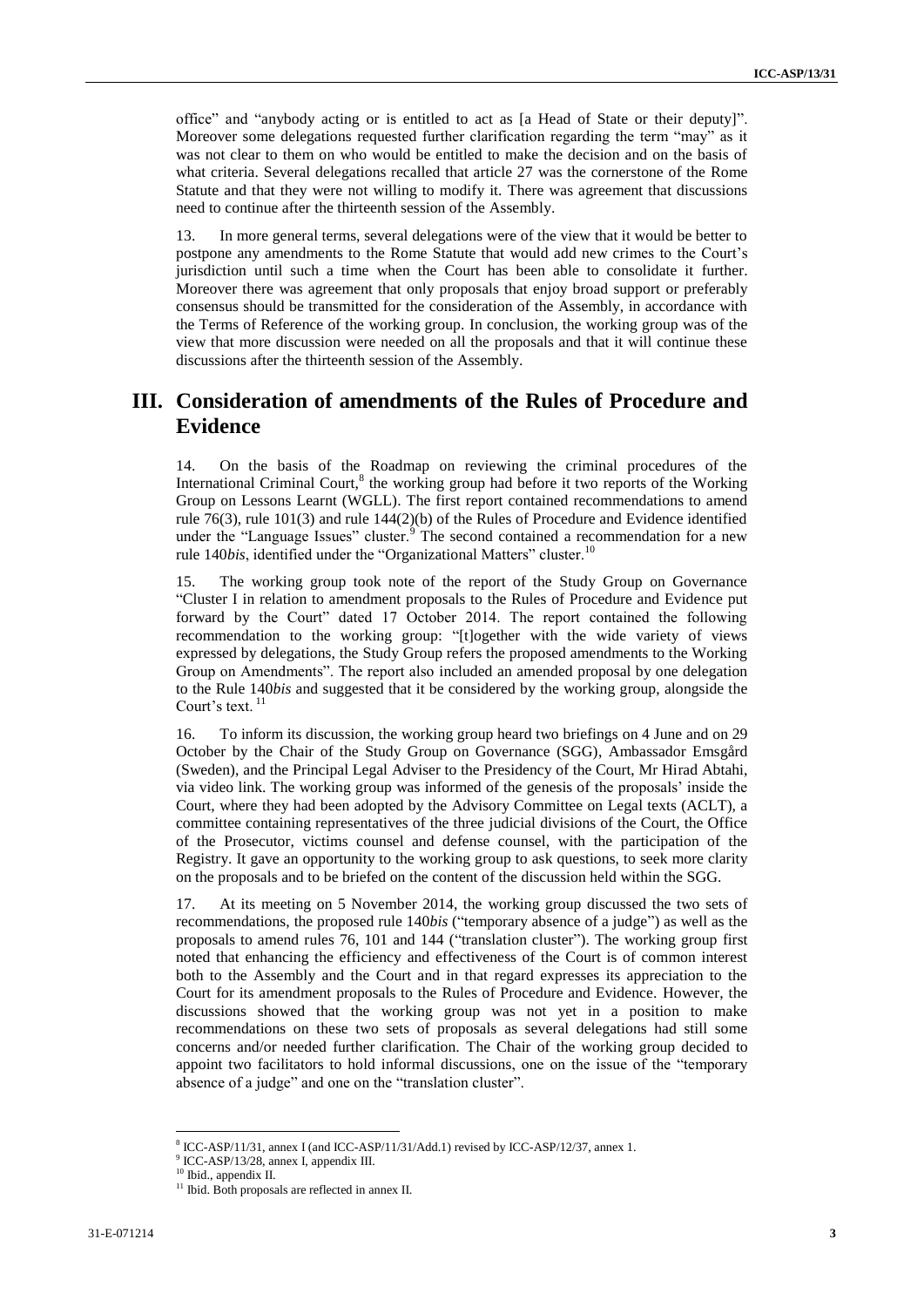18. At its meeting on 21 November 2014, the working group continued its consideration of the two sets of amendment proposals to the Rules of Procedure and Evidence on the basis of the two oral reports from the facilitators.

19. As noted in the report of the SGG, the proposed rule 140*bis* on "temporary absence of a judge" provides that where a Trial Chamber judge is absent for illness or other unforeseen and urgent personal reasons, the remaining judges of the Chamber may continue hearing the case to complete a specific matter, provided that such continuation is in the interests of justice and the parties consent. The Court further explained that the proposed new rule sought to grant the Trial Chamber a measure of flexibility to respond to the absence of a judge in unforeseen and exceptional circumstances. The Court noted that the proposed rule arose in response to several situations where a single judge was temporarily absent and that absence resulted in delays to Court proceedings. The Court stated that the proposed rule would contribute to the efficient management of the work of Trial Chambers and that its structure both emphasizes the exceptional nature of the measure and gives due regard to the rights of the accused. The report of the SGG also mentions that following formal and informal discussions, one delegation suggested an amendment which sought to clarify further the circumstances in which a judge may be temporarily absent from trial.

20. In the course of the informal consultations conducted by the facilitator, several delegations expressed their satisfaction with the proposal of the WGLL and were ready to support it. Some delegations highlighted the process by which the proposal had been developed and considered, in particular the approval by the ACLT, that it should give the working group sufficient confidence to support the proposal. Some delegations also expressed the view that the proposal helped to reduce delays and would allow the Trial Chamber flexibility in minimizing the time vulnerable witnesses were absent from their communities. They emphasized the importance of the various safeguards contained in the proposed rule amendment, including the consent of all the parties. For the sake of compromise, those delegations also expressed their willingness to accept the amended proposal, although some delegations noted that it was unnecessarily restrictive.

21. Other delegations expressed doubts regarding the proposal's consistency with Article 74(1) and Article  $39(2)(b)(ii)$  of the Rome Statute. They suggested that, were it to be adopted, the proposal would appear to be contrary to the principle of continuous presence of all three trial judges of the Trial Chamber as contained in Article 74 (1). A view was expressed that, if adopted, it would seem to amend indirectly Article 74 of the Rome Statute, which is not a provision of a purely institutional nature under Article 122 of the Rome Statute. Some delegations also raised concerns about the alleged ambiguity of some of the words contained in the proposed text, such as "unforeseen", "urgent personal reasons", "short timeframe", "in the interests of justice". Other delegations expressed the view that such phrases had sufficiently clear meaning and were suitable for application to the narrow circumstances in which the rule would apply.

22. Some delegations were satisfied that the proposal conformed to the Rome Statute. They did not interpret article  $74(1)$  or article  $39(2)(b)(ii)$  to require the presence of all three trial judges throughout the entirety of every hearing of every matter during the trial, even where a single judge was temporarily unavailable for unforeseen and urgent personal reasons. They noted that articles 74(1) and 39(2)(b)(ii) had to be read in conjunction with article 64(3)(a), the proposal's legal basis, which allows the Trial Chamber to adopt, after conferring with the parties, such procedures as are necessary to facilitate the fair and expeditious conduct of proceedings.

23. The working group also recalled paragraphs 10 and 11 of the WGLL report which set out the three occasions on which the Trial Chamber has dealt with the temporary absence of one judge . One of those occasions dealt with a situation in which a judge was temporarily absent after a witness had commenced but not finished giving evidence and the parties and participants consented to the witness concluding his evidence before the two remaining judges<sup>12</sup>. Delegations noted that the Court had been able to resolve the issue. In this regard, some delegations expressed doubts as to the necessity and efficiency gains of

 $\overline{a}$ 

<sup>12</sup> *The Prosecutor v. Germain Katanga and Mathieu Ngudjolo Chui*, Transcript of Trial Hearing, 24 November 2010, ICC-01/04-01/07-T-222-Red2-FRA, pp. 1-8.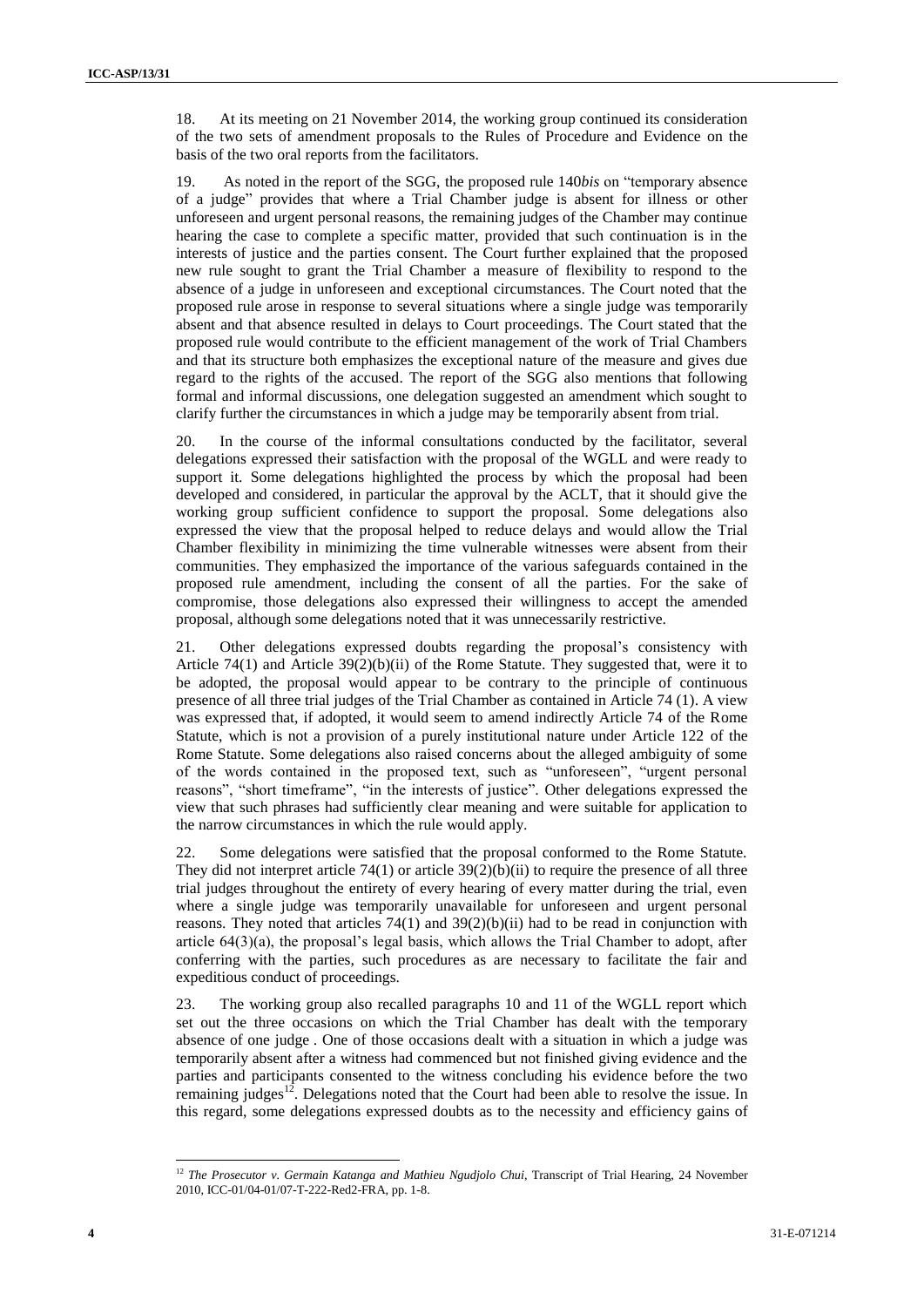the proposed amendment. Other delegations suggested that given the approach taken by the Court, it was appropriate for the Assembly to codify the procedure.

24. Following the informal consultations and the discussions held during its meetings, the working group accepted the approach the Court has taken so far<sup>13</sup> and invites the Court to bring to its attention any information that could further inform the discussion of the working group on this issue, as it deems appropriate.

25. As noted in the report of the SGG concerning the "translation cluster", the proposed amendment to rule 76(3) would allow the Court to authorize partial translations of prosecution witness statements, where such partial translations would not infringe the rights of the accused. The proposed amendment to rule 144(2)(b) allows the Court to authorize partial translations of decisions of the Court, where such partial translations would not infringe the rights of the accused. The proposed amendment to rule 101(3) allows the Court to delay the commencement of time limits of certain decisions until their translations are notified. The Court further explained that the proposed amendment to rule 76(3) was drafted in response to circumstances where full translations of prosecution witness statements have proven unwieldy and resulted in considerable delays to Court proceedings. The Court considered that partial translations of prosecution witness statements are fully consistent with article  $67(1)(f)$ , which provides that the accused is entitled to "such translations as are necessary to meet the requirements of fairness", and article  $67(1)(c)$ , which provides that the accused must be "tried without undue delay". Accordingly, the Court stated that the proposed amendment would afford Chambers greater flexibility in making decisions that would balance both considerations of fairness and expediency. Furthermore, the Court explained that the proposed amendment to rule 144(2)(b) arose out of ambiguity as to whether a Trial Chamber could authorize partial translations of certain decisions. Although one Trial Chamber has interpreted the rule to permit such partial translations, the Court determined that greater clarity was warranted. The Court affirmed that the amendment would continue to be subject to the safeguards of article  $67(1)(f)$ . Finally, the Court explained to the Study Group that the proposed amendment to rule 101(3) was drafted in response to the ad hoc practice of Chambers extending time limits where translations of certain decisions had been deemed necessary. Accordingly, the proposed amendment would clarify that a Chamber may order that time limits shall begin to run once the translations of certain decisions are notified.

26. The informal consultations conducted by the facilitator as well as the discussions within the working group showed that there was strong support in favor of recommending the Assembly to adopt the proposed amendments to rule 76(3), rule 101(3) and rule 144(2)(b) of the Rules of Procedure and Evidence. However, some delegations expressed concerns about the proposed amendments and/or were waiting for instructions on how to proceed. One delegation expressed the fact that it was not in a position to support a recommendation to the Assembly as outlined above. Based on this, the working group agreed to continue its deliberations on this topic during the thirteenth session of the Assembly.

# **IV. Exchange of information on the status of ratification of the Kampala amendments to the Rome Statute**

27. At its 21 November 2014 meeting, the working group was informed of the recent ratification by San Marino of the Kampala Amendments on the crime of aggression, having previously ratified those pertaining to article 8 of the Rome Statute. Since the submission of the working group's last report, Belgium, Croatia, Slovakia, Austria, Latvia, Spain and Poland had also ratified both sets of Kampala Amendments. At the time of this report, 19 States had thus ratified the amendments on the crime of aggression and 21 the amendment regarding article 8 of the Rome Statute.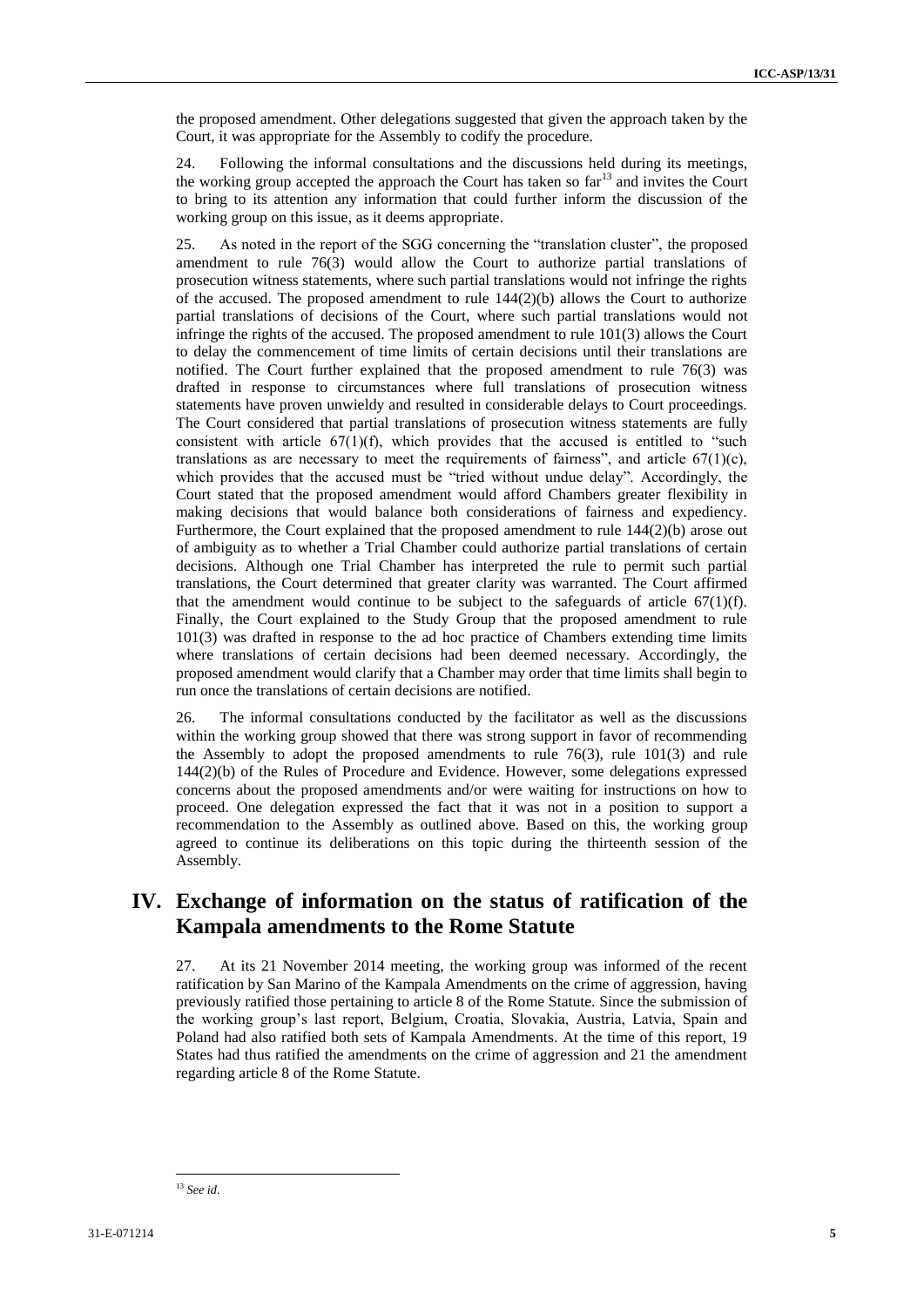# **V. Recommendations and way forward**

28. The working group agreed to reconvene during the upcoming Assembly to continue and potentially conclude the discussion on the proposals to amend Rules 76, 101 and 144 of the Rules of Procedure and Evidence.

29. The working group invites the Court to bring to its attention any information regarding the temporary absence of a judge (and the proposed rule 140*bis*) that could further inform the discussion of the working group on this issue in the future, as it deems appropriate.

30. The working group is of the view that regular meetings are important and decides that it will convene its first intersessional meeting in January 2015.

31. The working group concluded its intersessional work by recommending that the Assembly include in the omnibus resolution two paragraphs on its work as contained in annex IV.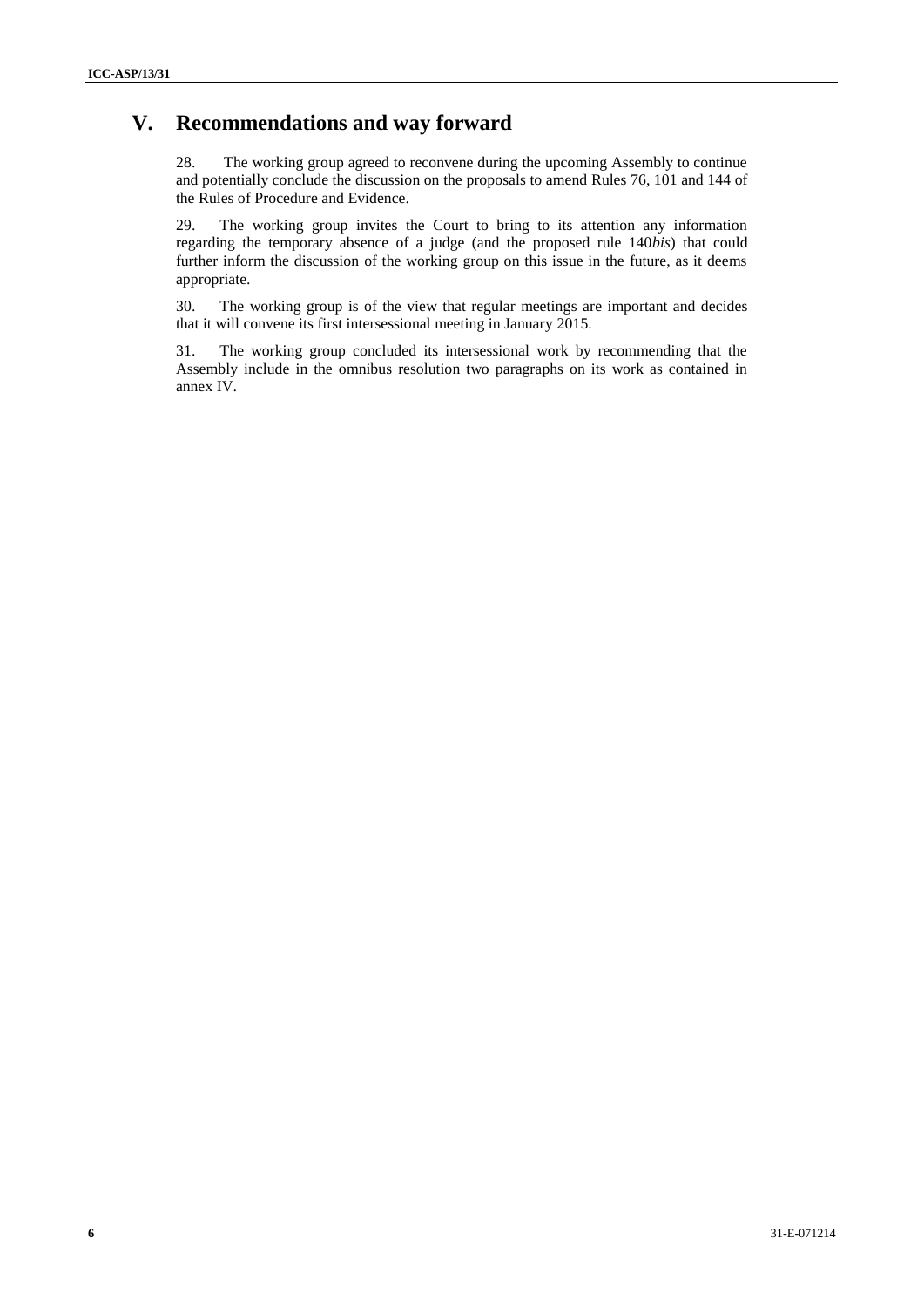## **Annex I**

## **Informal compilation of proposals to amend the Rome Statute**

## **I. Introduction**

1. According to article 121(1) of the Rome Statute, any State Party may propose amendments to the Statute after the expiry of seven years from its entry into force. The following compilation lists all amendment proposals to the Rome Statute that are under consideration by the Working Group on Amendments. This excludes those amendment proposals that have been acted upon at the Kampala Review conference in  $2010<sup>1</sup>$  or which in the meantime have been withdrawn proposing delegations.<sup>2</sup>

2. Although this is not a requirement for the Working Group's consideration, all proposals listed have previously been submitted to the United Nations Secretary-General in accordance with article 121(1) of the Rome Statute, and have subsequently been circulated to all States Parties in the form of depositary notifications.<sup>3</sup>

3. The compilation lists all proposals in their latest iteration with accompanying comments, reflecting any revisions by the proposing delegation(s) subsequent to the formal circulation by the Secretary-General. The proposals are enumerated in the order they were submitted and, in case submitted on the same day, in alphabetical order.

## **II. Belgium**<sup>4</sup>

### **A. Proposed amendment 2**

**Proposed by Argentina, Belgium, Bolivia, Burundi, Cambodia, Cyprus, Ireland, Latvia, Luxembourg, Mauritius, Mexico, Romania, Samoa and Slovenia, as revised**

1. Add to article 8, paragraph 2, b, the following:

" xxvii) Employing the agents, toxins, weapons, equipment and means of delivery as defined by and in violation of the Convention on the Prohibition of the Development, Production and Stockpiling of Bacteriological (Biological) and Toxin Weapons and on their Destruction, London, Moscow and Washington, 10 April  $1972^5$ ;

xxviii) Employing chemical weapons or engaging in any military preparations to use chemical weapons as defined by and in violation of the Convention on the Prohibition of the Development, Production, Stockpiling and Use of Chemical Weapons and on Their Destruction, Paris, 13 January 1993<sup>6</sup>;

 $\overline{a}$ <sup>1</sup> See resolutions RC/Res.3, "Strengthening the enforcement of sentences" (proposed by Norway); RC/Res.5, "Amendments to article 8 of the Rome Statute" (proposed by Belgium); and RC/Res.6, "The crime of aggression" (proposed by Liechtenstein). With regard to article 124 of the Rome Statute, cf. the decision of the Assembly in resolution RC/Res.4 to review article 124 once again at the fourteenth session of the Assembly: "*Having reviewed*  the provisions of article 124 at the Review Conference in accordance with the Rome Statute, 1. *Decides* to retain article 124 in its current form; 2. *Also decides* to further review the provisions of article 124 during the fourteenth session of the Assembly of States Parties to the Rome Statute."

<sup>2</sup> The proposal of the Netherlands, in *Official Records of the Assembly of States Parties to the Rome Statute of the International Criminal Court, Eighth session, The Hague, 18-26 November 2009* (ICC-ASP/8/20), vol.I, annex II, appendix III, was withdrawn at the 5 June 2013 meeting of the Working Group on Amendments.

<sup>&</sup>lt;sup>3</sup>All pertinent depositary notifications conveyed to States Parties by the Secretary-General are available online at [https://treaties.un.org/pages/ViewDetails.aspx?src=TREATY&mtdsg\\_no=XVIII-10&chapter=18&lang=en.](https://treaties.un.org/pages/ViewDetails.aspx?src=TREATY&mtdsg_no=XVIII-10&chapter=18&lang=en)<br>4. Official Baccross Eighth assessive 2000.000.000.15E\@@@

<sup>4</sup> *Official Records … Eighth session… 2009* (ICC-ASP/8/20), vol. I, annex II, appendix I; UN depositary notificatio[n C.N.733.2009.T](http://treaties.un.org/doc/Publication/CN/2009/CN.733.2009-Eng.pdf)REATIES-8 of 29 October 2009 (Proposal of amendment by Belgium to the Statute). Note that amendment proposal 1 has been acted upon at Kampala, see footnote 1, and therefore is not listed here.

<sup>5</sup> 170 States parties (3 November 2014). 6 190 States parties (3 November 2014).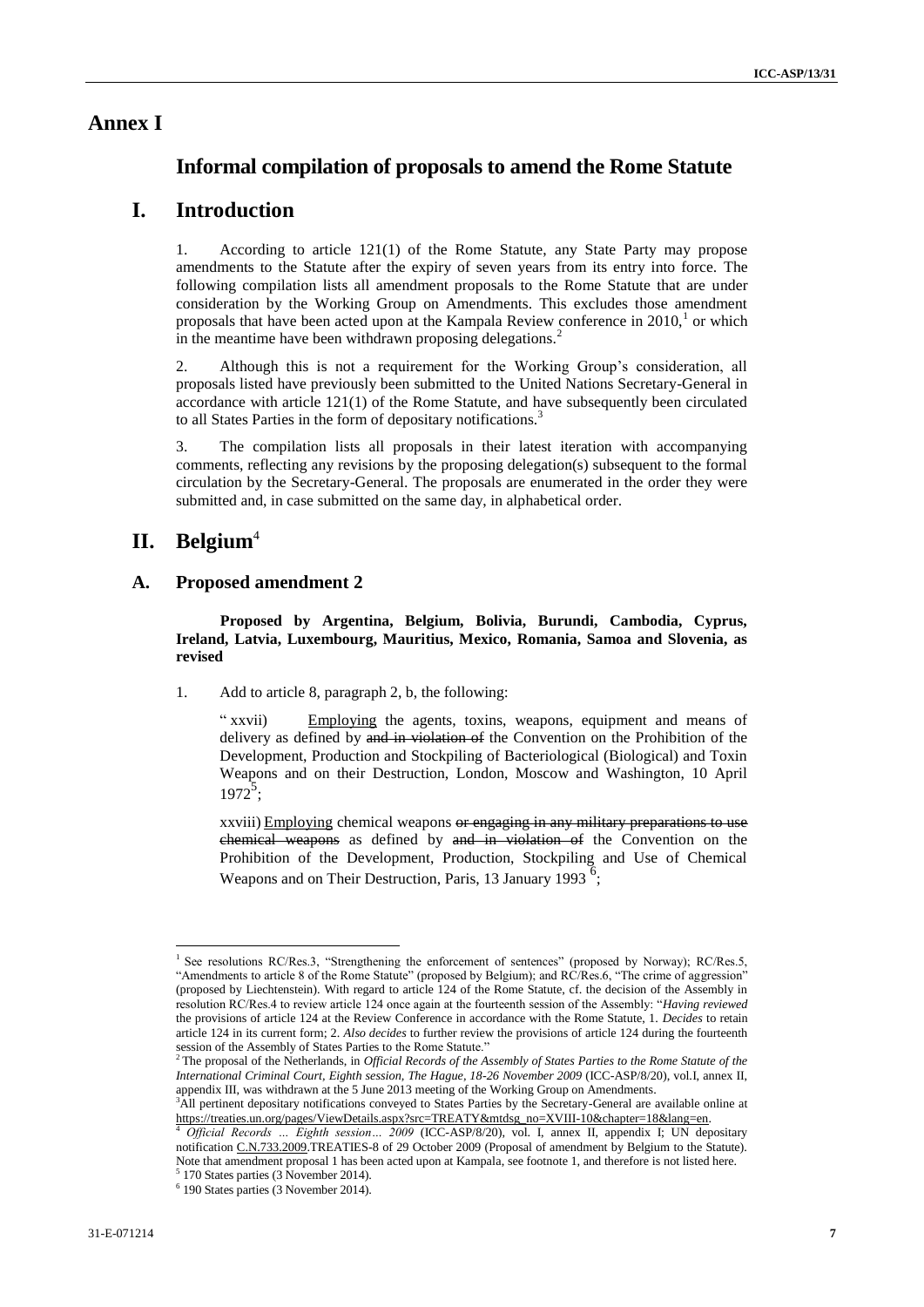xxix) Employing anti-personnel mines as defined by and in violation of the Convention on the Prohibition of the Use, Stockpiling, Production and Transfer of Anti-Personnel Mines and on their Destruction, Ottawa 18 September 1997<sup>7</sup>."

2. Add to article 8, paragraph 2, e), the following:

" xiii) Employing the agents, toxins, weapons, equipment and means of delivery as defined by and in violation of the Convention on the Prohibition of the Development, Production and Stockpiling of Bacteriological (Biological) and Toxin Weapons and on their Destruction, London, Moscow and Washington, 10 April 1972;

xiv) Employing chemical weapons or engaging in any military preparations to use chemical weapons as defined by and in violation of the Convention on the Prohibition of the Development, Production, Stockpiling and Use of Chemical Weapons and on Their Destruction, Paris, 13 January 1993 ;

xv) Employing anti-personnel mines as defined by and in violation of the Convention on the Prohibition of the Use, Stockpiling, Production and Transfer of Anti-Personnel Mines and on their Destruction, Ottawa 18 September 1997."

#### **Justification**

The draft amendment refers to the use of specific weapons forbidden by international treaties ratified or accepted by more than four fifth of the States in the world; some of them are almost universally ratified. All are considered by an extremely large number of States as international customary law.

The first paragraph incriminates this use in case of an international armed conflict (article 8, para. 2, b) of the Rome Statute). The second paragraph extends the jurisdiction of the Court to the employment of such weapons in case of armed conflict not of an international character (article 8, para. 2, e) of the Rome Statute).

#### B. **Proposed amendment 3**

### **Proposed by Argentina, Belgium, Bolivia, Burundi, Cambodia, Cyprus, Ireland,**  Latvia, Luxembourg, Mauritius, Mexico, Romania, Samoa and Slovenia, as revised<sup>o</sup>

1. Add to article 8, paragraph 2, b), the following:

" xxx) Employing weapons as defined by and in violation of any of the following Protocols to the Convention on Prohibitions or Restrictions on the Use of Certain Conventional Weapons Which May be Deemed to be Excessively Injurious or to Have Indiscriminate Effects. Geneva, 10 October 1980:

- Protocol on Non-Detectable Fragments (Protocol I to the 1980 Convention), Geneva, 10 October 1980 $^9$ ;
- Protocol on Blinding Laser Weapons (Protocol IV to the 1980 Convention), Vienne, 13 October  $1995^{10}$ <sup>"</sup>
- 2. Add to article 8, paragraph 2, e), the following:

" xvi) Employing weapons as defined by and in violation of any of the following Protocols to the Convention on Prohibitions or Restrictions on the Use of Certain Conventional Weapons Which May be Deemed to be Excessively Injurious or to Have Indiscriminate Effects. Geneva, 10 October 1980 :

Protocol on Non-Detectable Fragments (Protocol I to the 1980 Convention). Geneva, 10 October 1980 ;

<sup>7</sup> 162 States parties (3 November 2014).

<sup>8</sup> *Official Records … Eighth session… 2009* (ICC-ASP/8/20), vol. I, annex II, appendix I.

<sup>9</sup> 113 States parties (3 November 2014).

<sup>&</sup>lt;sup>10</sup> 103 States parties (3 November 2014).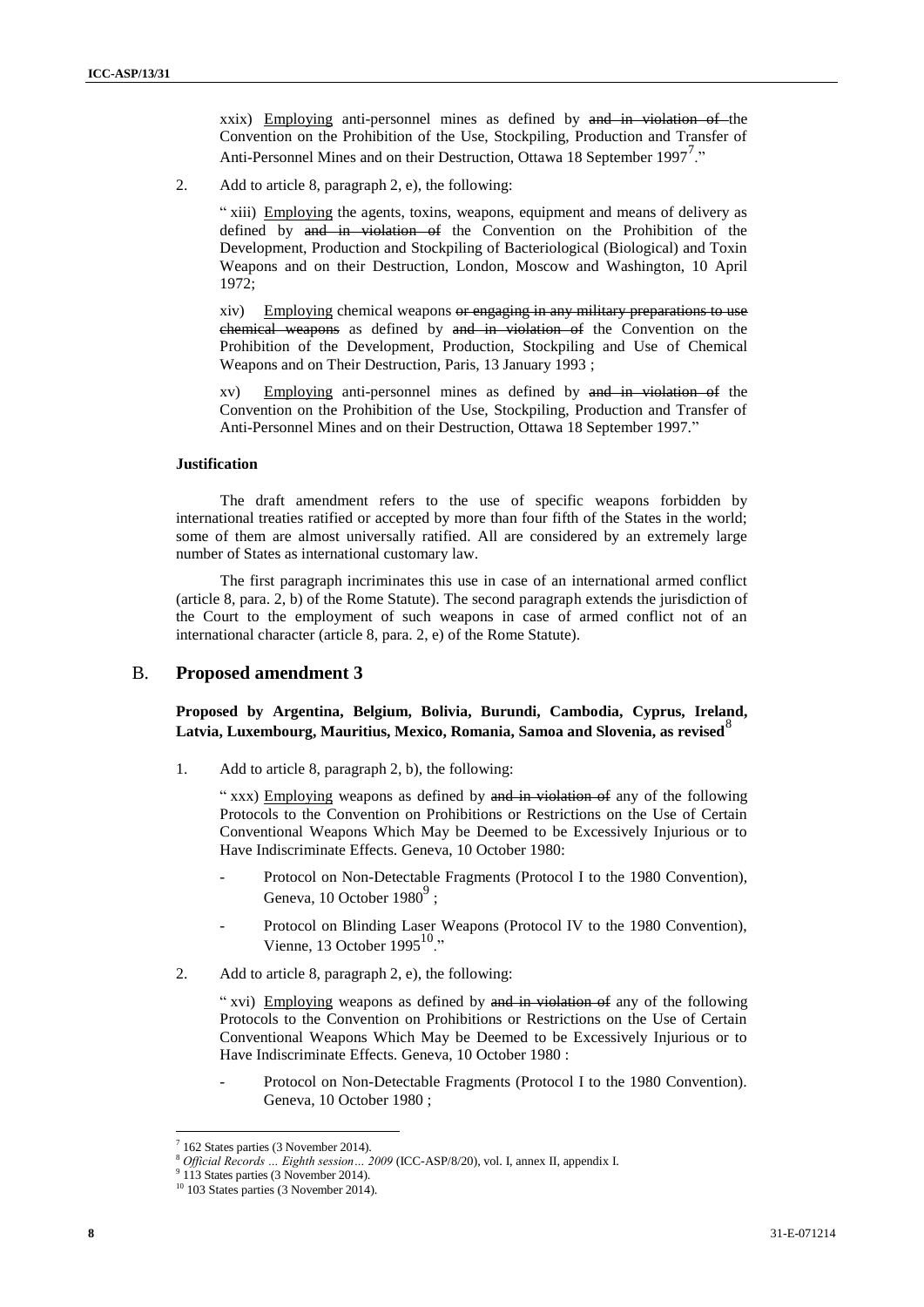Protocol on Blinding Laser Weapons (Protocol IV to the 1980 Convention), Vienne, 13 October 1995."

#### **Justification**

The draft amendment refers to the use of weapons forbidden by two Protocols to the 1980 Convention which are broadly ratified or accepted. Both are considered by a large number of States as international customary law.

The first paragraph incriminates this use in case of an international armed conflict (article 8, para. 2, b) of the Rome Statute). The second paragraph extends the jurisdiction of the Court to the employment of such weapons in case of armed conflict not of an international character (article 8, para. 2, e) of the Rome Statute).

## **C. Explanations to the revisions**

#### **Amendments 2 and 3: on the use of the terms "using":**

It is suggested to replace, in Amendments 2 and 3, the word "using" with the word "employing". The purpose of this new draft is to establish consistency with the terms already used in article 8 of the Rome Statute concerning prohibited weapons (article 8, §2  $(b)$ , xvii), xviii), xix) and xx)).

#### **Amendment 2, §1, line 2 and §2 line 2: deletion of the terms "engaging in any military preparations to use chemical weapons":**

Following comments made by States, it is suggested to delete, in Amendment 2, §1 line 2 and §2, line 2, the terms "engaging in any military preparations to use chemical weapons". The existing provisions of Rome Statute article 8 concerning prohibited weapons take into account only the use of certain weapons and do not encompass the preparation to use those weapons. It is consistent to use the same formula for all prohibited weapons.

#### **Amendments 2 and 3: on the use of the terms "as defined by and in violation of":**

It is suggested to replace the words "as defined by and in violation of" with the words "as defined by". The current wording of the amendments raises problem as far as the new criminalization's scope of application is concerned. The words "in violation of" imply that a State that ratifies the amendments has to be party to the Conventions to which the amendments refer in order for those amendments to take effect. If a State ratifies the proposed amendments without being party to one or more Conventions, the using of the prohibited weapons, by a State national or on the State's territory, would not be made "in violation of" that or those Convention(s). In order to avoid this illogical consequence of an ineffective ratified amendment, it is suggested to keep only the terms "as defined by". These terms imply that the prohibition set forth in Amendments 2 and 3 will apply to the nationals and on the territory of the States which will ratify this or these amendments, the question of whether it is a State Party being irrelevant. In this respect, it is recalled that the entry into force of the proposed amendments is governed by article 121, §5 of the Rome Statute. According to this article, "Any amendment to articles 5, 6, 7 and 8 of this Statute shall enter into force for those States Parties which have accepted the amendment one year after the deposit of their instruments of ratification or acceptance (…)". The States that are not parties to the Conventions to which the amendments refer will acknowledge, by means of the ratification of the aforementioned amendments, the Court's jurisdiction regarding those crimes if they do not prosecute those crimes themselves.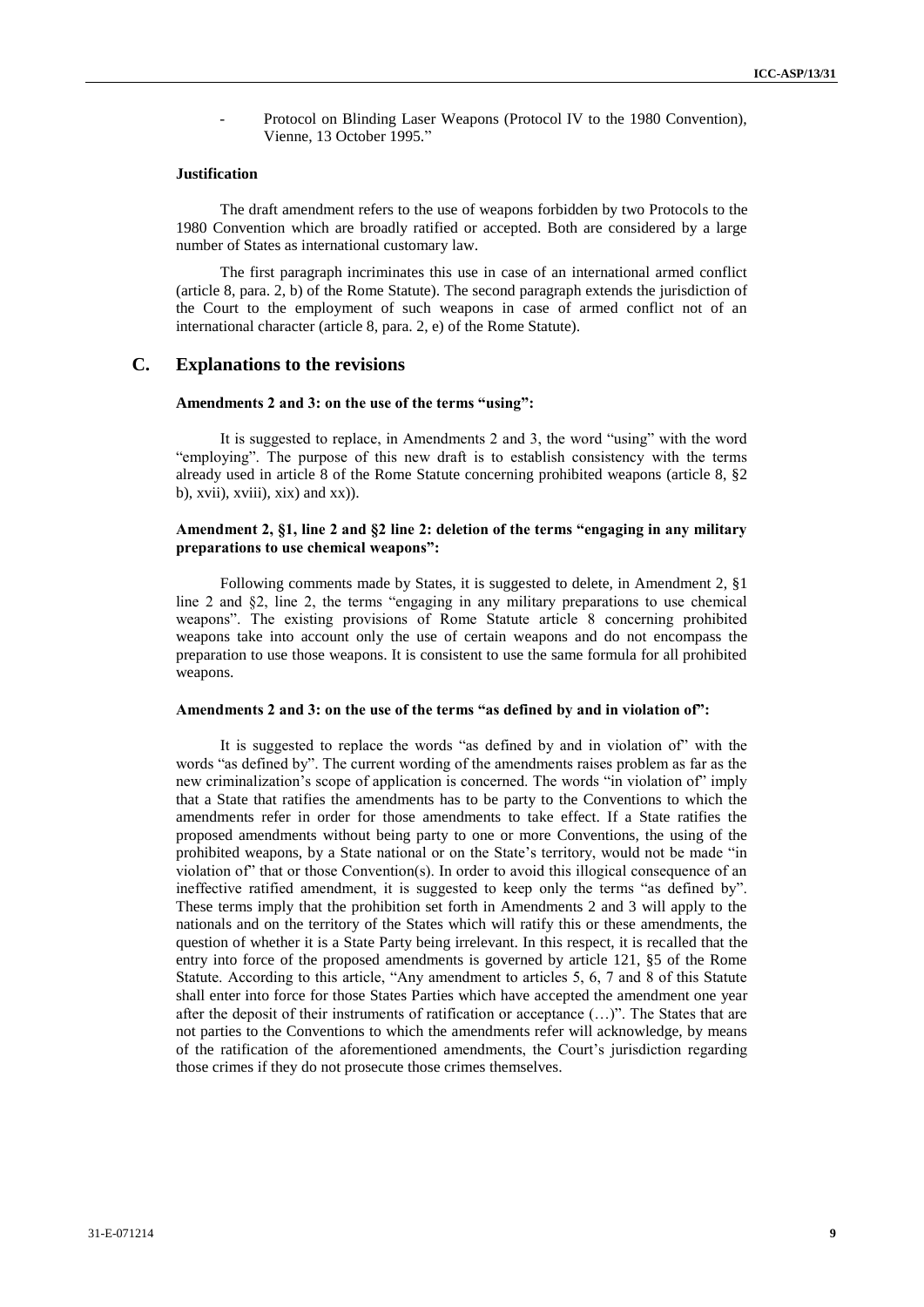## **III. Mexico**<sup>11</sup>

#### **A. Proposed amendment**

Add to article 8, paragraph 2, b), the following:

#### **[…] Employing nuclear weapons.**

## **B. Explanation**

This proposal is based on the following considerations:

1. The use of nuclear weapons is contrary to the principles of distinction and proportionality that underlie International Humanitarian Law (IHL):

(a) In resolution 1653 (XVI), the United Nations General Assembly decided that: "The use of nuclear and thermo-nuclear weapons would exceed even the scope of war and cause indiscriminate suffering and destruction to mankind and civilization and, as such, is contrary to the rules of international law and to the laws of humanity."<sup>12</sup>

(b) The principles of distinction and proportionality are fundamental principles of IHL:

(i) According to the principle of distinction, "Parties to the conflict shall at all times distinguish between the civilian population and combatants and between civilian objects and military objectives and accordingly shall direct their operations only against military objectives."<sup>13</sup>

(ii) According to the principle of proportionality, indiscriminate attacks are prohibited, including those that employ methods or means of combat:

The effects of which cannot be limited, which "are of a nature to strike military objectives and civilians or civilian objects without distinction"<sup>14</sup>; and

Which may be expected to cause effects among civilian population (loss of life, injury, damage to civilian objects) "which would be excessive in relation to the concrete and direct military advantage anticipated".<sup>15</sup>

(c) Consistent with such principles, according to conventional and customary IHL "It is prohibited to employ weapons, projectiles and material and methods of warfare of a nature to cause superfluous injury or unnecessary suffering"<sup>16</sup>. In addition, IHL includes the prohibition of the use of methods or means of warfare that are expected to cause widespread, long-term and severe damage, prejudicing the health or survival of the population $17$ .

(d) Without a doubt, the use of nuclear weapons in an international armed conflict would be contrary to the principles of distinction and proportionality that underlie IHL, as well as to the norms of IHL that protect the environment. Nuclear

<sup>&</sup>lt;sup>11</sup> Report of the Working Group on Amendments, ICC-ASP/10/32, annex II; see also UN depositary notification [C.N.725.2009.T](http://treaties.un.org/doc/Publication/CN/2009/CN.725.2009-Eng.pdf)REATIES-6 of 29 October 2009 (Proposal of amendment by Mexico to the Statute); "Proposal of Mexico: Amendment to article 8 of the Rome Statute of the International Criminal Court regarding the use of nuclear weapons-Position paper", revised draft dated 19 May 2011.

<sup>&</sup>lt;sup>12</sup> Resolution 1653 (XVI) of the General Assembly, November 24 1961, operative paragraph 1, subparagraph b).

<sup>&</sup>lt;sup>13</sup> Articles 48 and 51 of Additional Protocol I to the 1949 Geneva Conventions and Norms 1, 2, 7, 11, 12 and 13 of Customary International Humanitarian Law.

<sup>&</sup>lt;sup>14</sup> Article 51.4(c) of Additional Protocol I to the 1949 Geneva Conventions.

<sup>&</sup>lt;sup>15</sup> Article 51.5(b) of Additional Protocol I to the 1949 Geneva Conventions and Norms 14, 15, 16, 17, 18 and 19 of Customary International Humanitarian Law.

<sup>&</sup>lt;sup>16</sup> Article 35 of Additional Protocol I to the 1949 Geneva Conventions and Norms 70 and 71 of Customary International Humanitarian Law.

Article 55 of Additional Protocol I to the 1949 Geneva Conventions and Norms 43, 44 and 45 of Customary International Humanitarian Law.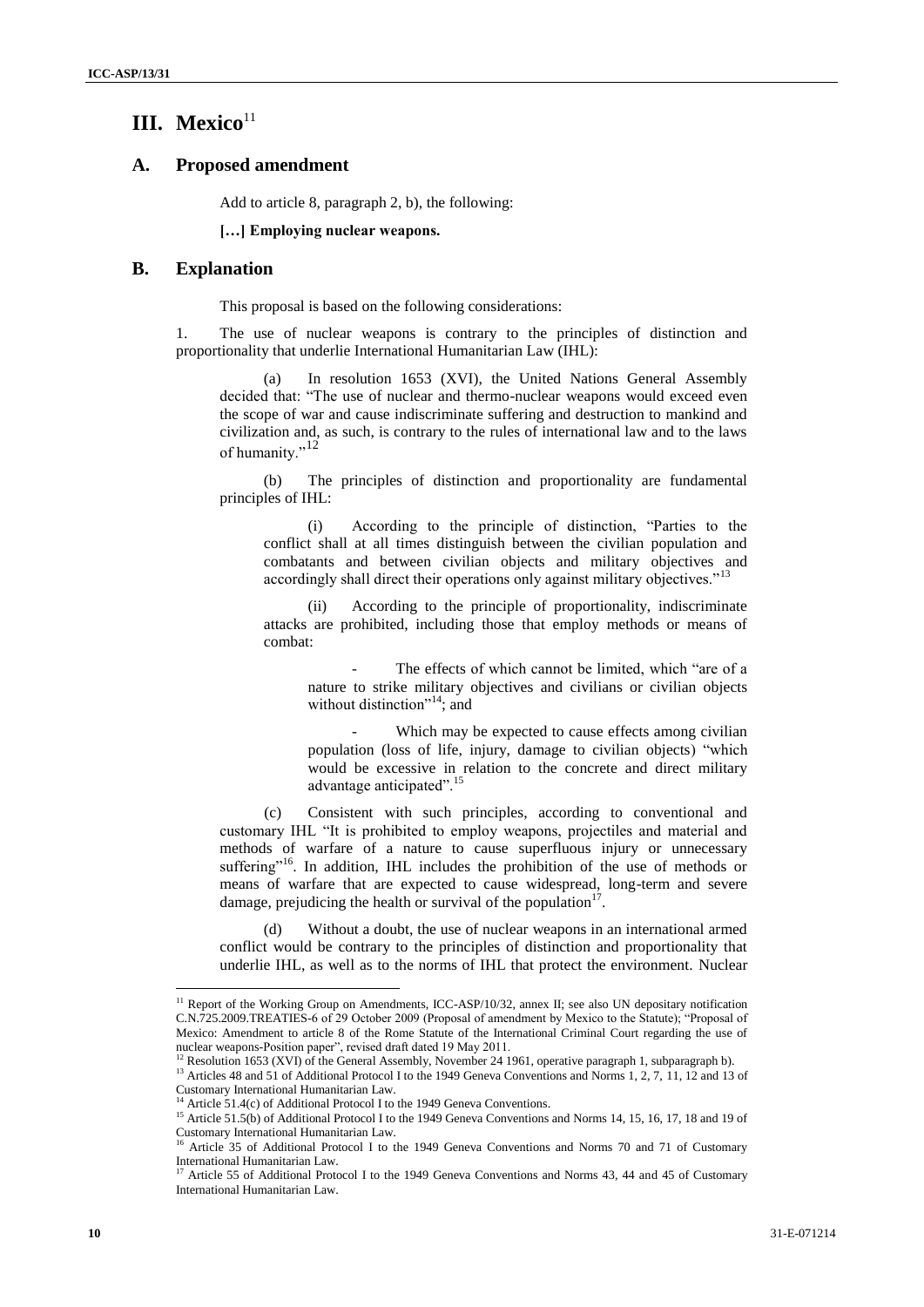weapons are, by their own nature, indiscriminate arms that cannot be directed to a specific military objective. If used in the context of an international armed conflict, they are likely to cause loss of civilian life, unnecessary injuries and harm to civilians, as well as damage to civilian objects, and their harmful effects would escape, in space and time, the control of those who use them. Various international treaties recognize these characteristics<sup>18</sup>.

(e) The International Court of Justice, in its Advisory Opinion dated 8th July, 1996 on The Legality of Threat or Use of Nuclear Weapons, expressly recognizes that: "the threat or use of nuclear weapons would generally be contrary to the rules of international law applicable in armed conflict, and in particular the principles and rules of humanitarian law."

(f) For the reasons stated above, the use of nuclear weapons in the context of an international armed conflict complies with the characteristics of grave breaches to IHL referred to by the Geneva Conventions and their Additional Protocols<sup>19</sup>.

2. As it is a grave breach to IHL, the use of nuclear weapons must be criminalized as a war crime in the Rome Statute:

(a) Article 8 of the Rome Statute recognizes as war crimes the "serious violations of the laws and customs applicable in international armed conflict, within the established framework of international law", and enlists each of the acts that would represent such a violation.

(b) As evidenced in the previous section, the use of nuclear weapons in the context of an international armed conflict is a grave breach to IHL, which justifies the inclusion of this conduct in the Rome Statute among those acts enlisted as war crimes by article 8.2(b).

(c) Criminalizing the use of nuclear weapons is not a new issue for States Parties to the Rome Statute. Deliberations over this topic were not concluded during the 1998 Rome Conference, reason for which it is necessary for the international community to mend this gap.

3. Criminalizing the use of nuclear weapons as a war crime in article 8.2(b) of the Rome Statute is necessary and complementary to other subparagraphs of that article.

(a) Article 8.2(b) of the Rome Statute states, in subparagraph (iv), as a war crime, the act of "Intentionally launching an attack in the knowledge that such attack will cause incidental loss of life or injury to civilians or damage to civilian objects or widespread, long-term and severe damage to the natural environment which would be clearly excessive in relation to the concrete and direct overall military advantage anticipated".

(b) In addition to this general criminalization, subparagraphs (xvii), (xviii) and (xix) of article 8.2(b) of the Rome Statute criminalize specifically as war crimes the acts of employing:

(i) Poison or poisoned weapons;

(ii) asphyxiating, poisonous or other gases, and all analogous liquids, materials or devices; and

(iii) bullets which expand or flatten easily in the human body, such as bullets with a hard envelope which does not entirely cover the core or is pierced with incisions.

(c) In light of the above, it is unjustified that article 8.2(b), while criminalizing specifically the use of the above-mentioned arms, does not specifically

<sup>&</sup>lt;sup>18</sup> E.g., Comprehensive Nuclear-Test-Ban Treaty; Treaty for the prohibition of nuclear weapons in Latin America (the Treaty of Tlatelolco); Treaty on the Non-Proliferation of nuclear weapons; Treaty banning nuclear weapon tests in the atmosphere, in outer space and under water; Treaty on the prohibition of the emplacement of nuclear weapons and other weapons of mass destruction on the seabed and the ocean floor and in the subsoil thereof.<br><sup>19</sup> As ner the list of grave breashes such that is a contract of a contract of the subsoil thereof.

<sup>19</sup> As per the list of grave breaches contained in article 85.3(b) of Additional Protocol I to the 1949 Geneva Conventions, and in articles 50, 51, 130 and 147 of 1949 Geneva Conventions I, II, III and IV, respectively.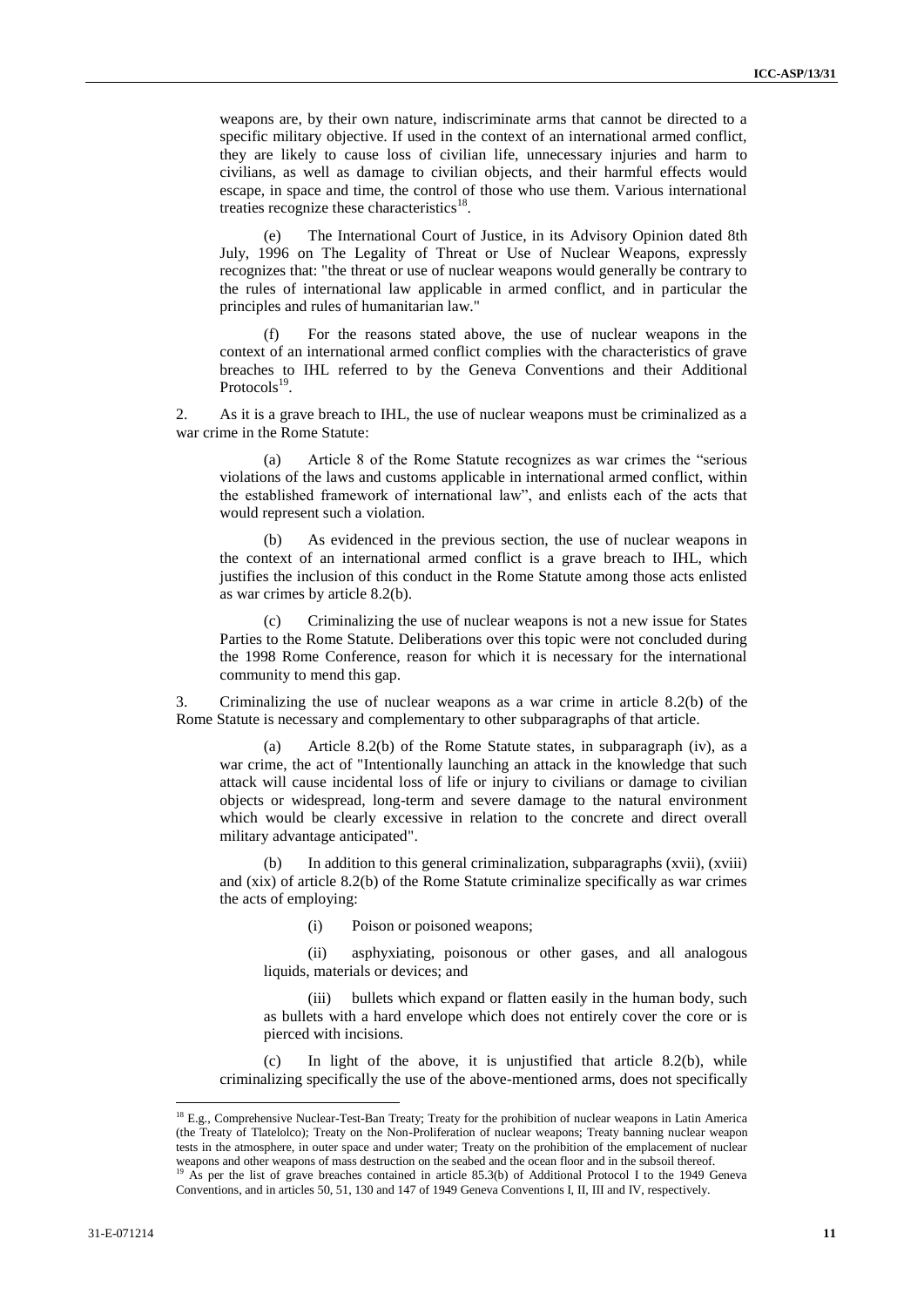criminalize the use of other arms that have an indiscriminate destructive effect that is considerably greater than the effect of the arms already criminalized, as is the case of nuclear weapons.

(d) Subparagraph (xx) of article 8.2(b) criminalizes as a war crime the act of "employing weapons, projectiles and material and methods of warfare which are of a nature to cause superfluous injury or unnecessary suffering or which are inherently indiscriminate in violation of the international law of armed conflict". Nevertheless, it subjects this conduct to a condition: "provided that such weapons, projectiles and material and methods of warfare are the subject of a comprehensive prohibition and are included in an annex to this Statute, by an amendment in accordance with the relevant provisions set forth in articles 121 and 123". Due to the fact that, to date, the annex referred to in this subparagraph has not been adopted, the condition to which it is subject has not been complied with and, therefore, fraction (xx) of article 8.2(b) is, in practice, inoperative.

(e) In view of the above, it is necessary and justified to include an express criminalization of the use of nuclear weapons in the context of an international armed conflict as a war crime in article 8.2(b) of the Rome Statute, which would complement the other subparagraphs currently contained in this article.

4. Criminalizing the use of nuclear weapons as a war crime is different to the issue of the legality of the possession of this type of arms

The criminalization of the use of nuclear weapons should NOT be confused with the efforts of the international community to reach a treaty on general and complete disarmament under article VI of the Treaty of the Non-Proliferation of nuclear weapons. The seriousness of the use of nuclear weapons justifies their criminalization as a war crime independently of the course taken by nuclear disarmament negotiations.

5. The amendment would enter into force only for those States Parties which have accepted it

Being an amendment to article 8 of the Statute, its entry into force will be only for those States Parties which have accepted it, which will allow such States Parties to decide on their acceptance of the amendment.

6. Establishing as a war crime the use of nuclear weapons would be compatible with the grounds for excluding criminal responsibility provided in the Rome Statute

(a) Article 31.1 (c) of the Rome Statute provides among the grounds for excluding criminal responsibility, that a person shall not be criminally responsible if, at the time of that person's conduct: "[t]he person acts reasonably to defend himself or herself or another person or, in the case of war crimes, property which is essential for the survival of the person or another person or property which is essential for accomplishing a military mission, against an imminent and unlawful use of force in a manner proportionate to the degree of danger to the person or the other person or property protected."

(b) The International Court of Justice in its Advisory Opinion of 8 July 1996, despite recognizing that in general the threat or use of these weapons would be contrary to the International Law, also mentioned that "the Court cannot conclude definitively whether the threat or use of nuclear weapons would be lawful or unlawful in an extreme circumstance of self-defence, in which the very survival of a State would be at stake". It recognized, however, that in any case, the use of nuclear weapons must:

(i) Be consistent with paragraph 4 of Article 2 of the Charter of the United Nations, and comply with the requirements of necessity and proportionality in article 51 of the Charter<sup>20</sup>; and

(ii) Be compatible with "the requirements of the international law applicable in armed conflict, particularly those of the principles and rules of

 $20$  Advisory Opinion of 8 July 1996, paragraph 105. 2 (c).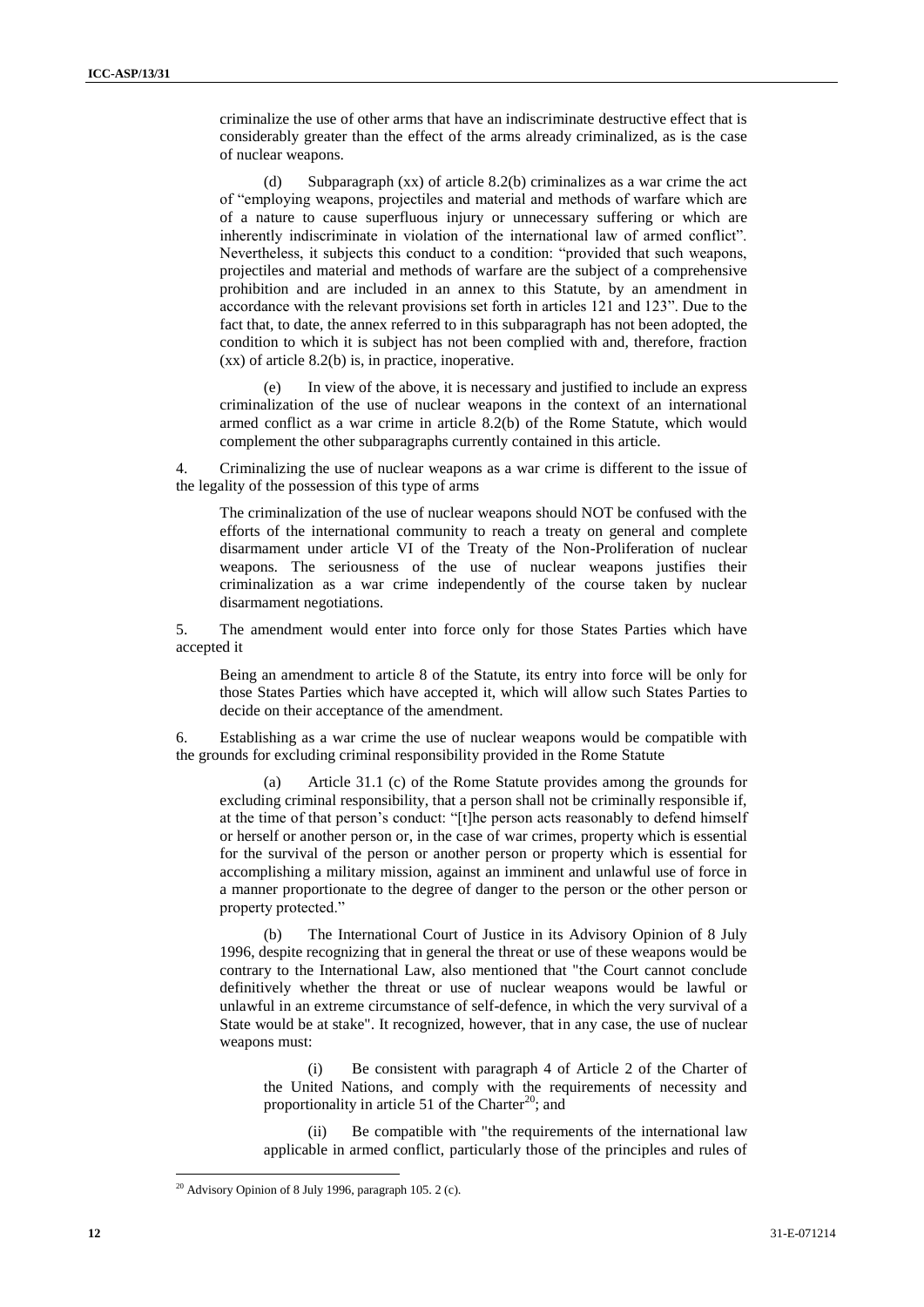international humanitarian law, as well as with specific obligations under treaties and other undertakings which expressly deal with nuclear weapons"<sup>21</sup>.

(c) The proposed amendment would be consistent with article 31.1 (c) of the Rome Statute considering the provisions of the aforementioned Advisory Opinion. In order for those grounds to exclude criminal responsibility of a person that uses nuclear weapons, this could only occur in the remote case that such weapons are used in extreme circumstances of self-defence in which the very survival of the State would be at stake, when such use complies with the above mentioned<sup>22</sup>. However, it should be emphasized that the Court itself has recognized that, regarding the principles and norms of international humanitarian law, "[i]n view of the unique characteristics of nuclear weapons […], the use of such weapons in fact seems scarcely reconcilable with respect for such requirements $^{22}$ .

## **IV.** Trinidad and Tobago and Belize<sup>24</sup>

### **A. Proposed amendment**

#### **Article 5**

1. The jurisdiction of the Court shall be limited to the most serious crimes of concern to the international community as a whole. The Court has jurisdiction in accordance with this Statute with respect to the following crimes:

- (a) The crime of genocide;
- (b) Crimes against humanity;
- (c) War crimes;
- (d) The crime of aggression;
- (e) **The Crime of International Drug Trafficking**<sup>25</sup>

2. For the purposes of the present Statute, crimes involving the illicit trafficking in narcotic drugs and psychotropic substances mean any of the following acts, but only when they pose a threat to the peace, order and security of a State or region:

Undertaking, organizing, sponsoring, ordering, facilitating or financing the production, manufacture, extraction, preparation, offering for sale, distribution, sale, delivery on any terms whatsoever, brokerage, dispatch, dispatch in transit, transport, importation or exportation of any narcotic drug or any psychotropic substance contrary to the provisions of the 1961 Single Convention on Narcotic Drugs; the 1961 Single Convention on Narcotic Drugs, as amended; the 1971 Convention on Psychotropic Substances, or the 1988 United Nations Convention against Illicit Traffic in Narcotics Drugs and Psychotropic Substances when committed on a large scale and involving acts of a transboundary character;

b) Murder, kidnapping or any other form of attack upon the person or liberty of civilians or security personnel in an attempt to further any of the acts referred to in subparagraph (a); and

c) Violent attacks upon the official or private premises of persons or institutions with the intention of creating fear or insecurity within a State or States or disrupting their economic, social, political or security structures when committed in connection with any of the acts referred to in subparagraph (a).

 $21$  Advisory Opinion of 8 July 1996, paragraph 105. 2 (d).

<sup>&</sup>lt;sup>22</sup> It should be recalled that established principles of international law of armed conflicts are applicable law for the International Criminal Court, as per article 21 (b) of the Rome Statute.

<sup>23</sup> Advisory Opinion of 8 July 1996, paragraph 95.

<sup>&</sup>lt;sup>24</sup> Official Records… Eighth session… 2009 (ICC-ASP/8/20), vol.I, annex II, appendix IV; see also UN depositary notificatio[n C.N.737.2009.T](http://treaties.un.org/doc/Publication/CN/2009/CN.737.2009-Eng.pdf)REATIES-9 of 29 October 2009 (Proposal of amendments by Trinidad and Tobago to the Statute).

<sup>&</sup>lt;sup>25</sup> Language for the proposed amendment.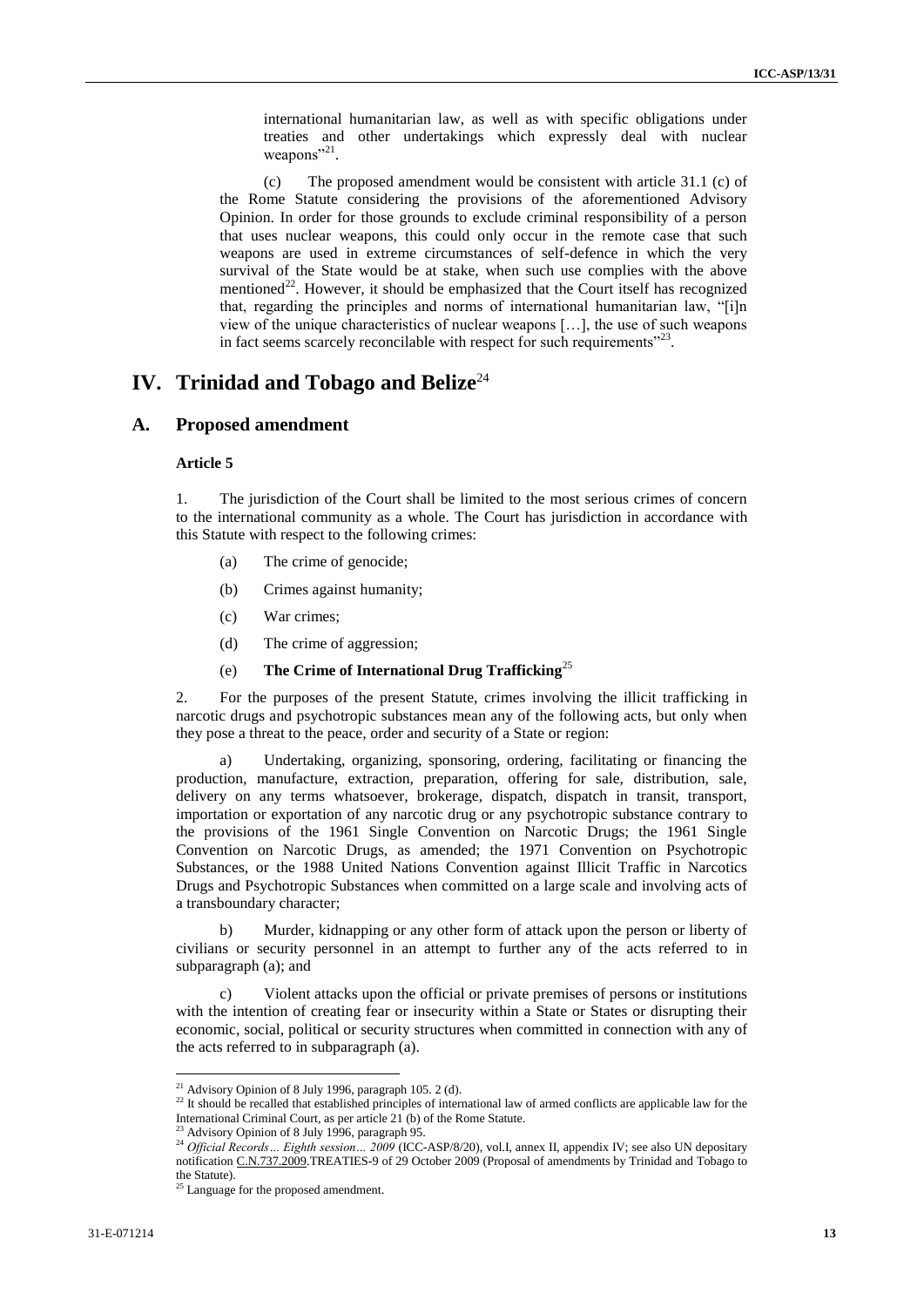## **B. Explanation**

The Review Conference 2010 in Kampala, Uganda will provide the international community with the unique opportunity to advance even further international security and justice in the global community by considering the inclusion of the Crime of International Drug Trafficking in the Rome Statute. The work in this area of prescribing international sanctions for serious international criminal conduct remains unfinished.

International drug trafficking is a major challenge to the international community as a whole because it threatens the peace, order and security of States in the international community. The growing transboundary impact of drug trafficking calls for urgent and effective international legal sanctions to combat what has become a crime of grave international concern. Otherwise**,** in the absence of an appropriate international legal framework**,** organized criminal networks and international drug traffickers will continue to spread, their corrosive tentacles beyond national borders, to subvert democratically elected governments and to threaten socio-economic development, political stability and the internal and external security of States and the physical and mental security of individuals.

The inclusion of the crime of international drug trafficking will enhance the principle of complementarity, because some member States lack the capacity and necessary facilities to combat this burgeoning problem of grave concern to the international community as a whole. Acting as a Court of last resort where national Courts are either unable or unwilling to prosecute, the International Criminal Court ("ICC") will be able to protect the international community against the perpetrators of these heinous crimes without compromising the integrity of the national Courts.

Notwithstanding the provisions of the *1961 Single Convention on Narcotic Drugs*, the *1961 Single Convention on Narcotic Drugs, as amended*, the *1971 Convention on Psychotropic Substances*, or the *1988 United Nations Convention against Illicit Traffic in Narcotic Drugs and Psychotropic Substances*, drug barons continue to operate with impunity within the international community. In fact, transboundary criminal activities by international drug barons in the form of murder, extortion and money laundering constitute serious crimes of concern to the international community as a whole. No member State of the international community is immune from the deleterious socio-economic effects of international drug trafficking. The security of the State and the well-being of individuals are at stake.

Trinidad and Tobago and Belize believe that it is time to take necessary and preparatory steps to combat the crime of international drug trafficking. Accordingly, Trinidad and Tobago and Belize suggest that the Review Conference establish an informal working group on the crime of international drug trafficking and that the working group consider a proposed amendment to the Rome Statute as follows:

# **V. South Africa**<sup>26</sup>

### **1. Proposed amendment**

**Article 16**

l

#### **Deferral of Investigation or Prosecution**

1) No investigation or prosecution may be commenced or proceeded with under this Statute for a period of 12 months after the Security Council, in a resolution adopted under the Chapter VII of the Charter of the United Nations, has requested the Court to that effect, that request may be renewed by the Council under the same conditions.

### **2) A State with jurisdiction over a situation before the Court may request the UN Security Council to defer the matter before the Court as provided for in (1) above.**

<sup>26</sup> *Official Records… Eighth session… 2009* (ICC-ASP/8/20), vol.I, annex II, appendix VI; see also UN depositary notification [C.N.851.2009.](http://treaties.un.org/doc/Publication/CN/2009/CN.851.2009-Eng.pdf)TREATIES-10 of 30 November 2009 (Proposal of amendment by South Africa to the Statute).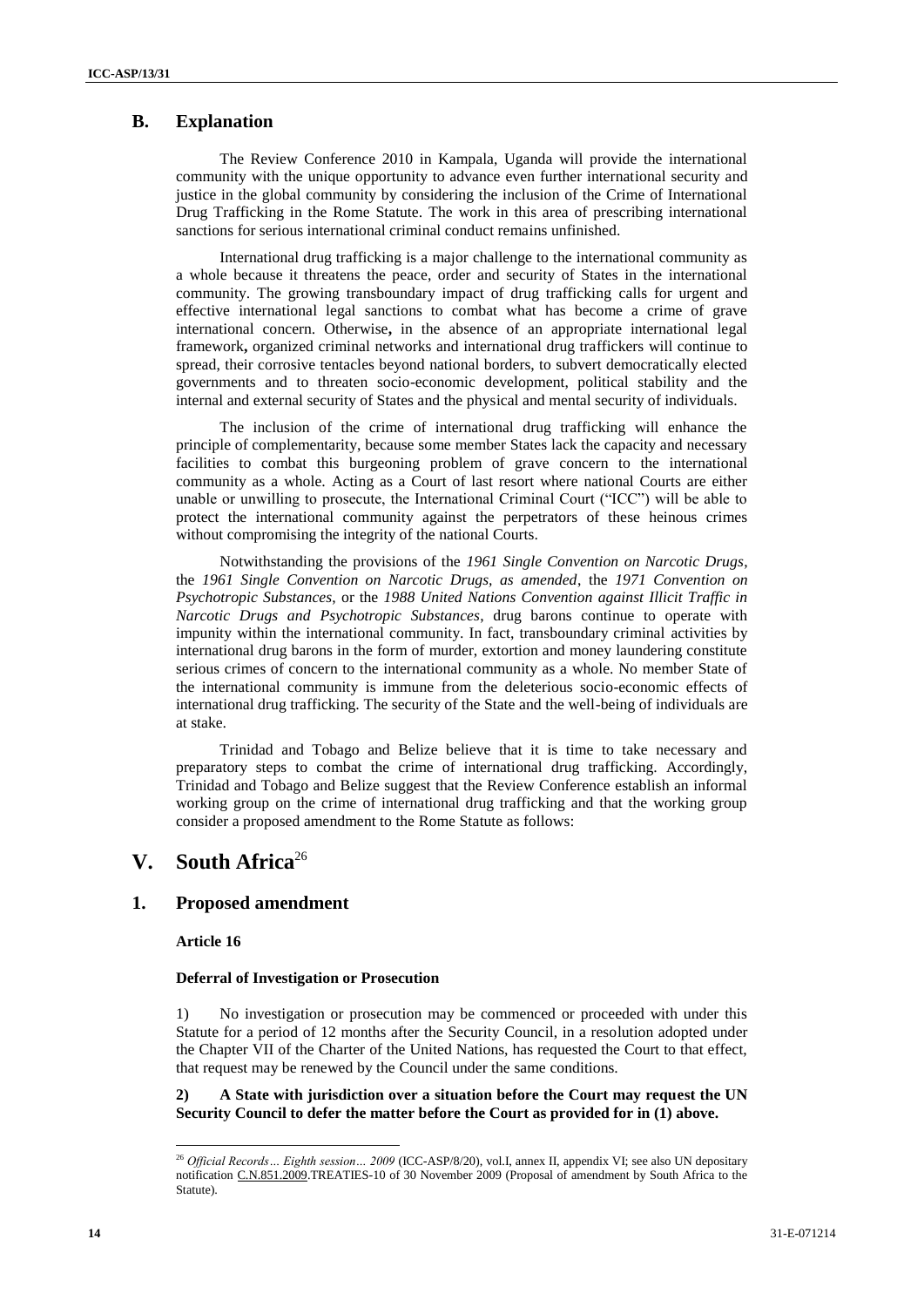**3) Where the UN Security Council fails to decide on the request by the state concerned within six (6) months of receipt of the request, the requesting Party may request the UN General Assembly to assume the Security Council's responsibility under paragraph 1 consistent with Resolution 377 (v) of the UN General Assembly.**

### **2. Explanation**

The Permanent Mission of the Republic of South Africa to the United Nations presents its compliments to the Secretary-General of the United Nations and has the honour to refer to Article 121(1) of the Rome Statute of the International Criminal Court which provides as follows:

After the expiry of seven years from the entry into force of this Statute, any State Party may propose amendments thereto. The text of any proposed amendment shall be submitted to the Secretary-General, who shall promptly circulate it to all States Parties.

The Permanent Mission of the Republic of South Africa further has the honour to inform the Secretary-General that the African States Parties to the Rome Statute held a meeting from 3-6 November 2009 in Addis Abba chaired by South Africa, at which it was decided to propose an amendment to the Rome Statute in respect of Article 16 of the Statute.

Pursuant to the decision taken by the meeting of African States Parties to the Rome Statute, the Permanent Mission hereby transmits the attached amendment in accordance with Article 121(1) of the Rome Statute and requests the Secretary-General to circulate the same in accordance with the Article 121(2) of the Rome Statute.

The Permanent Mission of the Republic of the South Africa to the United Nations avails itself of this opportunity to renew to the Secretary-General of the United Nations the assurances of its highest consideration.

## **VI. Kenya**<sup>27</sup>

### **A. Proposed amendment 1**

#### **Article 63 - Trial in the Presence of the accused**

Under the Rome Statute, article 63(2) envisages a trial in absence of the Accused in exceptional circumstances. The Rome Statute does not define the term exceptional circumstances and neither are there case laws to guide the Court on the same.

Article 63(2) further provides other caveats in granting such trials in circumstances where other reasonable alternatives have provided to be inadequate and for a strictly required duration.

From the above, it is our humble opinion that an amendment to article 63(2) may be considered along the following lines:

**"Notwithstanding article 63(1), an accused may be excused from continuous presence in the Court after the Chamber satisfies itself that exceptional circumstances exists, alternative measures have been put in place and considered, including but not limited to changes to the trial schedule or temporary adjournment or attendance through the use of communications technology or through representation of Counsel.**

**(2) Any such absence shall be considered on a case-by-case basis and be limited to that which is strictly necessary.**

**(3) The Trial Chamber shall only grant the request if it determines that such exceptional circumstances exist and if the rights of the accused are fully ensured in his** 

 $\overline{a}$ 

<sup>&</sup>lt;sup>27</sup> UN depositary notification  $C.N.1026.2013. TREATIES-XVIII.10$  of 14 March 2014 (Proposal of amendments by Kenya to the Statute).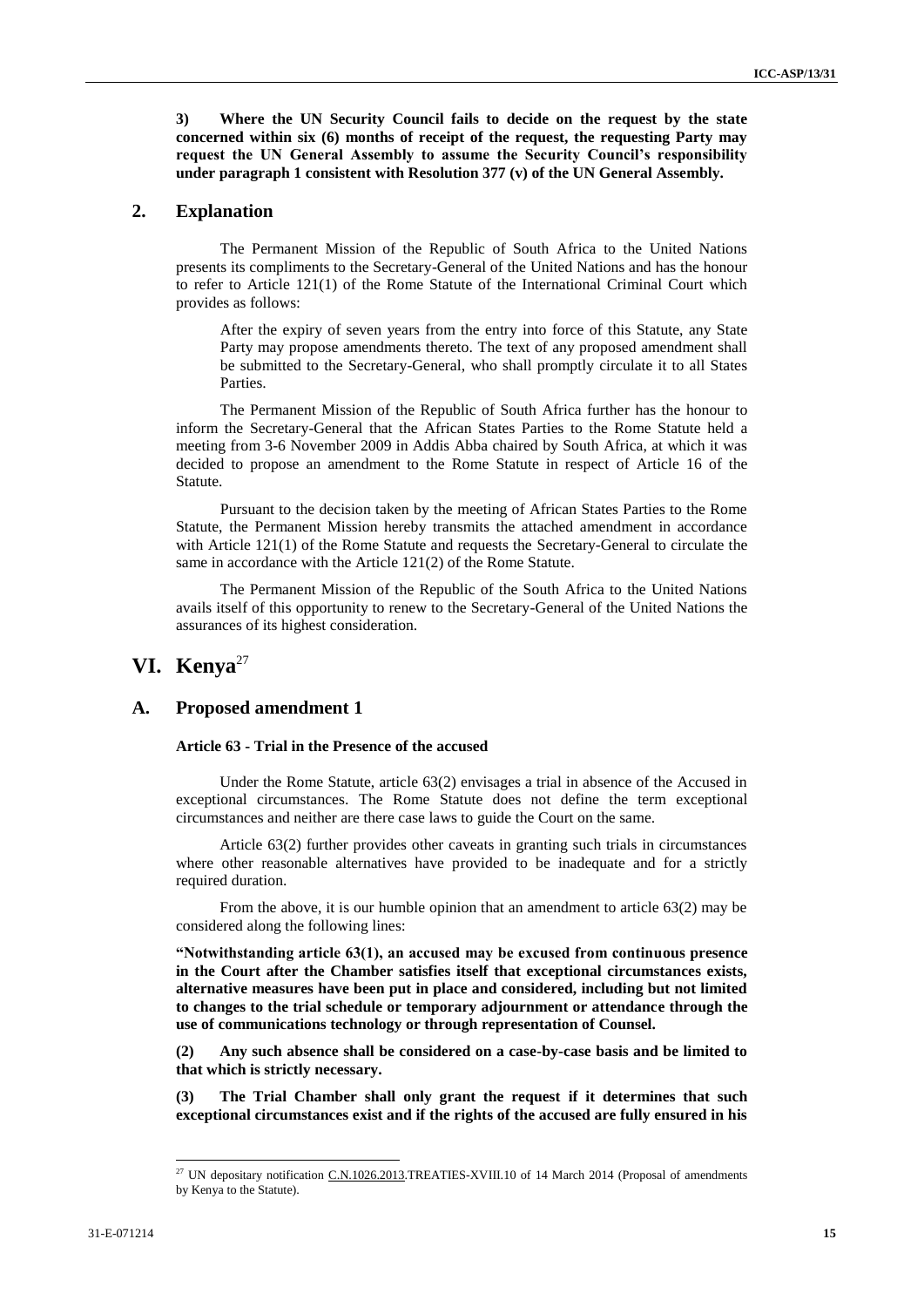**or her absence, in particular through representation by counsel and that the accused has explicitly waived his right to be present at the trial."**

### **B. Proposed amendment 2**

**Article 27 - Irrelevance of official capacity**

Article 27(1) provides that **"This Statute shall apply equally to all persons without any distinction based on official capacity. In particular, official capacity as a Head of State or Government, a Member of a Government or parliament, an elected representative or a government official shall in no case exempt a person from criminal responsibility under this Statute, nor shall it, in and of itself, constitute a ground for reduction of Sentence.**

**Further article 27(2) provides that Immunities or special procedural rules which may attach to the official capacity of a person, whether under national or international law, shall not bar the Court from exercising its jurisdiction over such a person."**

The meeting also may consider proposing an amendment to article 27 by inserting in paragraph 3 the words:

**"Notwithstanding paragraph 1 and 2 above, serving Heads of State, their deputies and anybody acting or is entitled to act as such may be exempt from prosecution during their current term of office. Such an exemption may be renewed by the Court under the same conditions."**

### **C. Proposed amendment 3**

#### **Article 70 - Offences against Administration of Justice**

This particular article presumes that such offences save for  $70(1)$  (f) can be committed only against the Court. Noting the current situation in the Kenyan cases especially Trial Chamber V (b). This article should be amended to include offences by the Court Officials so that it's clear that either party to the proceedings can approach the Court when 2 such offences are committed. It is proposed that paragraph 1 be amended as follows:

**"The Court shall have jurisdiction over the following offences against its administration of justice when committed intentionally by any person:"**

### **D. Proposed amendment 4**

#### **Article 112 - Implementation of IOM**

Article 112 (4) Assembly of States Parties shall establish such subsidiary bodies as may be necessary including Independent Oversight mechanism for inspection, evaluation and investigation of the Court ,in order to enhance its efficiency and economy. This includes the conduct of officers/procedure/code of ethics in the office of the prosecutor. The Office of the Prosecutor has historically opposed the scope of authority of the IOM. Under Article 42 (1) and (2) the Prosecutor has power to act independently as a separate organ of the Court with full authority *over* the management and administration of the office. There is a conflict of powers between the OTP and the IOM that is continuously present in the ASP.

It is proposed that IOM be operationalized and empowered to carry out inspection, evaluation and investigations of all the organs of the Court.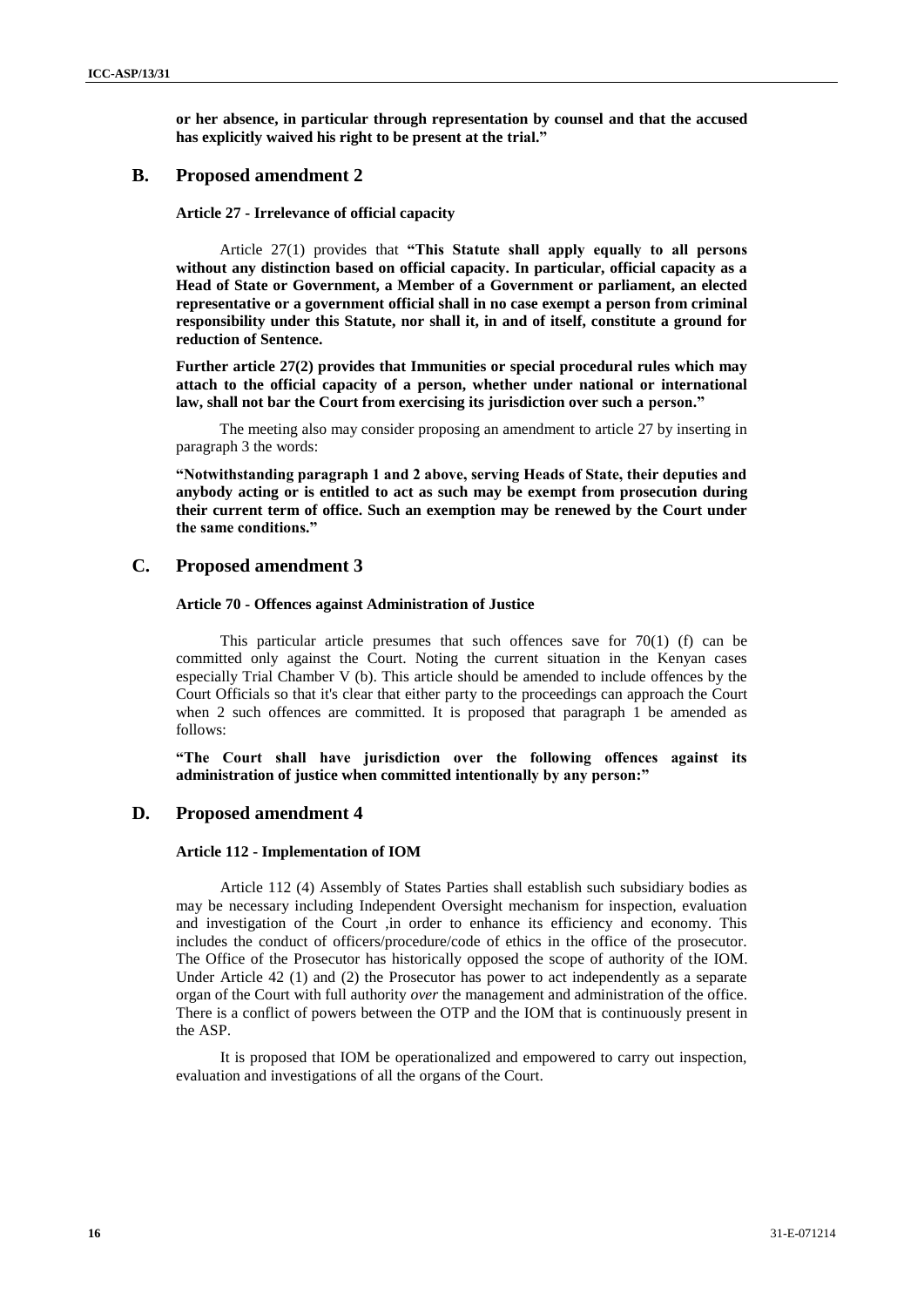## **E. Proposed amendment 5**

### **Complementarity**

The Preamble of the Rome Statute provides "Emphasizing that the International Criminal Court established under this Statute shall be complementary to national criminal jurisdictions," In accordance with African Union resolution, an amendment is propose to the *above* preambular provision to allow recognition of regional judicial mechanisms as follows:

**"Emphasizing that the International Criminal Court established under this Statute shall be complementary to national and regional criminal jurisdictions."**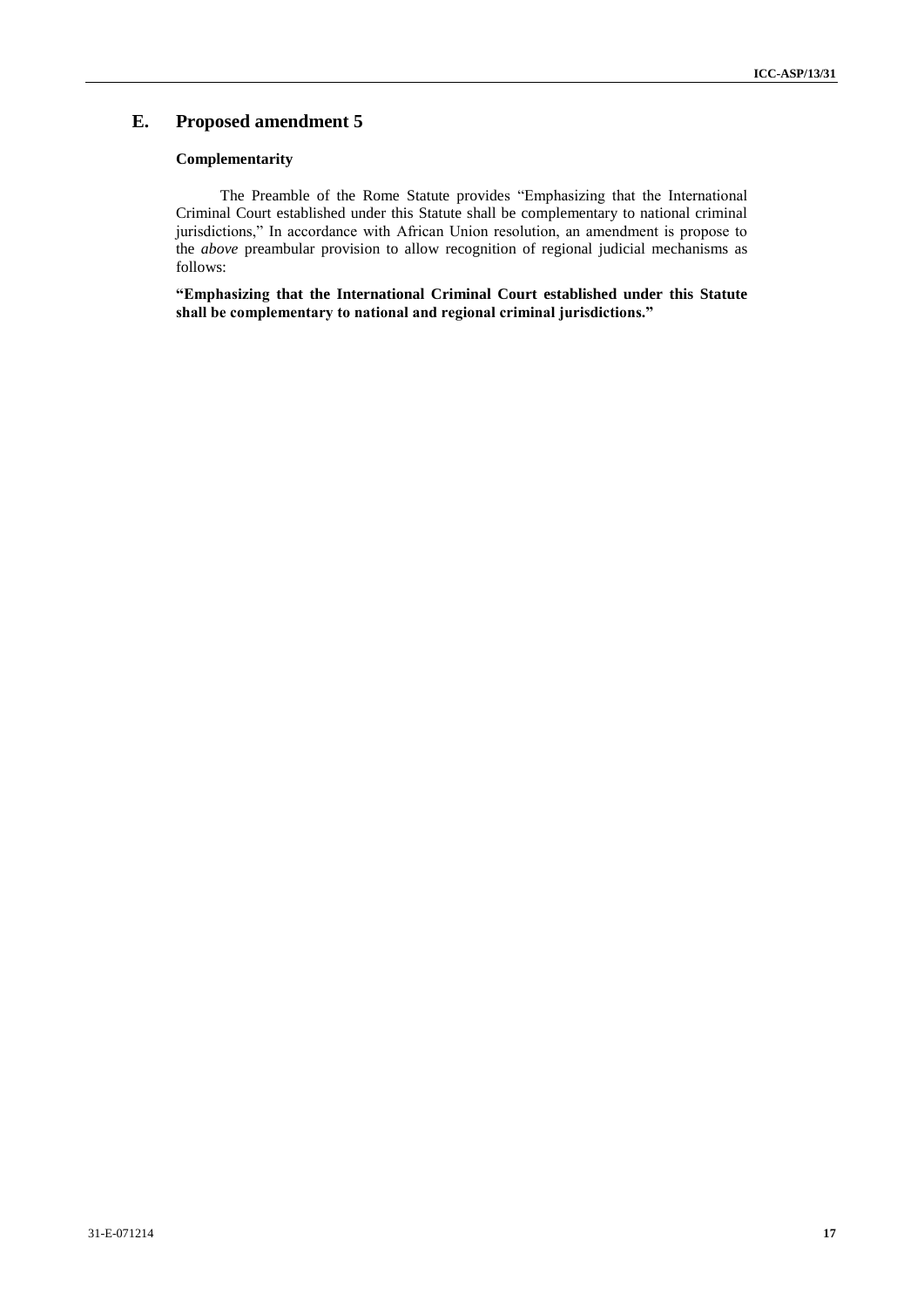## **Annex II**

# **I. Proposed Rule 140***bis*

#### **140***bis*

### **Temporary Absence of a Judge**

If a judge is, for illness or other unforeseen urgent personal reasons, unable to be present at any hearing, the remaining judges of the Chamber may exceptionally order that the hearing of the case continues in the absence of that judge for completion of a specific matter which has already commenced and can be concluded within a short timeframe, provided that:

(a) The Chamber is satisfied or, if it is not practicable to consult the absent judge, the remaining judges of the Chamber are satisfied that this arrangement is in the interests of justice; and

(b) The parties consent to this arrangement.

# **II. Amended proposed Rule 140***bis*<sup>1</sup>

#### **Rule 140***bis*

#### **Temporary Absence of a Judge**

If a judge is, due to illness or other unforeseen urgent personal reasons, is unable to be present at any hearing, the remaining judges of the Chamber may exceptionally order that the hearing of the case continue in the absence of that judge for completion of a specific matter which has already commenced and can be concluded within a short timeframe, provided that:

(a) The Chamber is satisfied or, if it is not practicable to consult the absent judge, the remaining judges of the Chamber are satisfied that this arrangement is required for compelling reasons in the interests of justice, inter alia in order to preserve evidence that will otherwise be lost or endangered;

(b) At least one of the remaining judges has not been temporarily absent before in the hearing of this case;

(c) The absent judge is given the opportunity to make himself familiar with the entirety of the proceedings conducted in his absence by means of video recording and the transcript; and

(d) The parties consent to this arrangement.

l <sup>1</sup> ICC-ASP/13/28, annex I, para.19, "Following formal and informal discussions, one delegation suggested an amendment which sought to clarify further the circumstances in which a judge may be temporarily absent from trial (proposed text change underlined".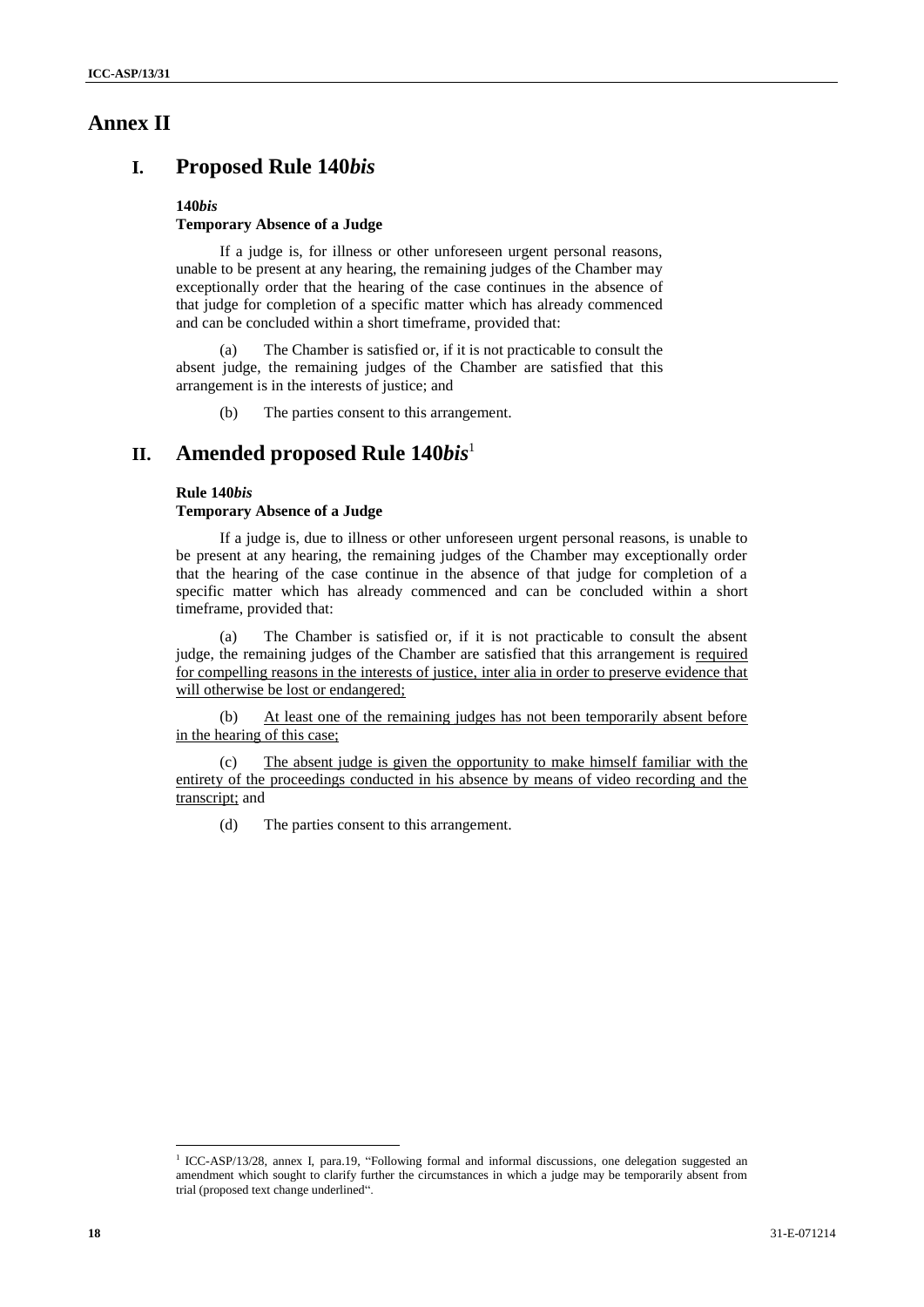# **Annex III**

# **Proposed amendments to Rule 76 (3), Rule 101 (3) and Rule 144 (2) (b) of the Rules of Procedure and Evidence**

| Current rule $76(3)$                                                                                                                                                                                                           | Proposed rule 76(3)                                                                                                                                                                                                                                                                                                                                                                                                                                                                                                                                                                                                                                                                                          |
|--------------------------------------------------------------------------------------------------------------------------------------------------------------------------------------------------------------------------------|--------------------------------------------------------------------------------------------------------------------------------------------------------------------------------------------------------------------------------------------------------------------------------------------------------------------------------------------------------------------------------------------------------------------------------------------------------------------------------------------------------------------------------------------------------------------------------------------------------------------------------------------------------------------------------------------------------------|
| 3. The statements of prosecution witnesses<br>shall be made available in original and in a<br>language which the accused fully understands<br>and speaks.                                                                      | 3. The statements of prosecution witnesses shall be<br>made available in original and in a language which<br>the accused fully understands and speaks. Where<br>appropriate, the Chamber may authorize translations<br>of relevant excerpts of the statements when, after<br>seeking the views of the parties, it determines that<br>full translations are not necessary to meet the<br>requirements of fairness and would adversely affect<br>the expeditiousness of the proceedings. For the<br>purpose of such determination, the Chamber shall<br>consider the specific circumstances of the case,<br>including whether the person is being represented by<br>counsel and the content of the statements. |
| Current rule $144(2)(b)$                                                                                                                                                                                                       | Proposed rule $144(2)(b)$                                                                                                                                                                                                                                                                                                                                                                                                                                                                                                                                                                                                                                                                                    |
| 2. Copies of all the above-mentioned decisions<br>shall be provided as soon as possible to:<br>$[\ldots]$<br>understands or speaks, if necessary to meet the<br>requirements of fairness under article 67,<br>paragraph 1 (f). | 2. Copies of all the above-mentioned decisions<br>shall be provided as soon as possible to:<br>$[\ldots]$<br>(b) The accused, in a language he or she fully (b) The accused, in a language he or she fully<br>understands or speaks, in whole or to the extent<br>necessary to meet the requirements of fairness<br>under article 67, paragraph 1 (f).                                                                                                                                                                                                                                                                                                                                                       |

#### **Rule 101 Time limits**

1. In making any order setting time limits regarding the conduct of any proceedings, the Court shall have regard to the need to facilitate fair and expeditious proceedings, bearing in mind in particular the rights of the defence and the victims.

2. Taking into account the rights of the accused, in particular under article 67, paragraph (1) (c), all those participating in the proceedings to whom any order is directed shall endeavour to act as expeditiously as possible, within the time limit ordered by the Court.

#### *Proposed rule 101(3)*

3. The Court may order in relation to certain decisions, such as those referred to in rule 144, that they are considered notified on the day of their translation, or parts thereof, as are necessary to meet the requirements of fairness, and, accordingly, any time limits shall begin to run from this date.